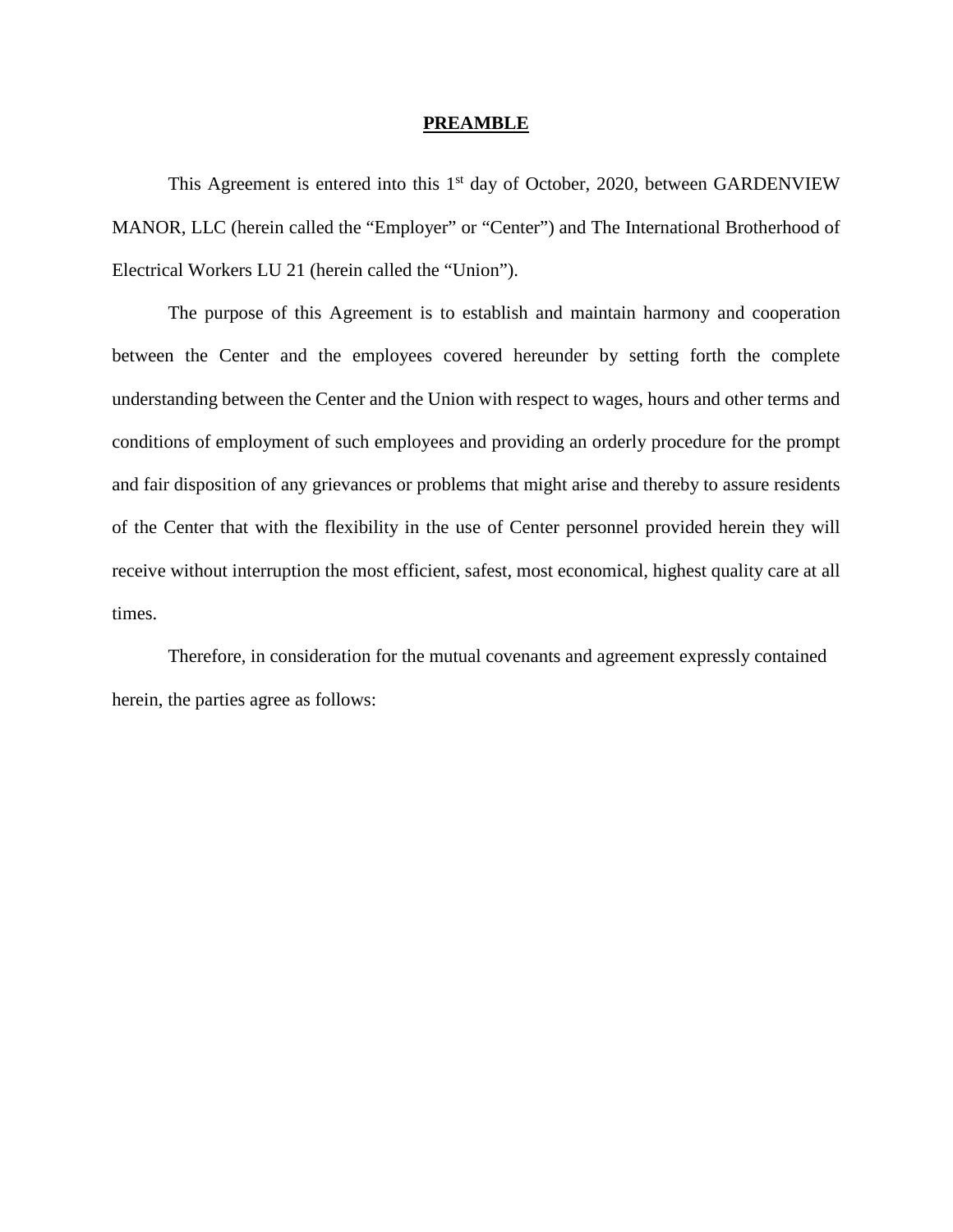# **ARTICLE 1 – RECOGNITION**

Section 1.1. The Center recognizes the Union as the exclusive bargaining representative with respect to wages, hours, and other terms and conditions of employment for all full-time and regular part-time Social Service Assistants, Activity Assistants, Cooks, Food Service Workers, Housekeepers, Laundry Workers, Certified Nurse's Assistants, Licensed Practical Nurses, Data Entry Clerks, Physical Rehabilitation Aide, Medical Records Specialist, Ward Clerk, Entitlement Clerk, Maintenance Worker, Maintenance Supervisor's Assistants, employed by the Employer at its Danville, Illinois facility, excluding all other employees, confidential employees, managerial employees, office clerical employees, professional employees, Guards, and Supervisors as defined in the Act.

 Section 1.2. If during the term of the Agreement, new job classifications are established by the employer within the bargaining unit, the employer will negotiate such classifications with the union. If existing job classifications are substantially changed, the employer will discuss such changes with the Union.

Section 1.3. The Center agrees not to enter into an agreement or contract with its employees, either individually or collectively, which conflicts with any of the express provisions of this Agreement.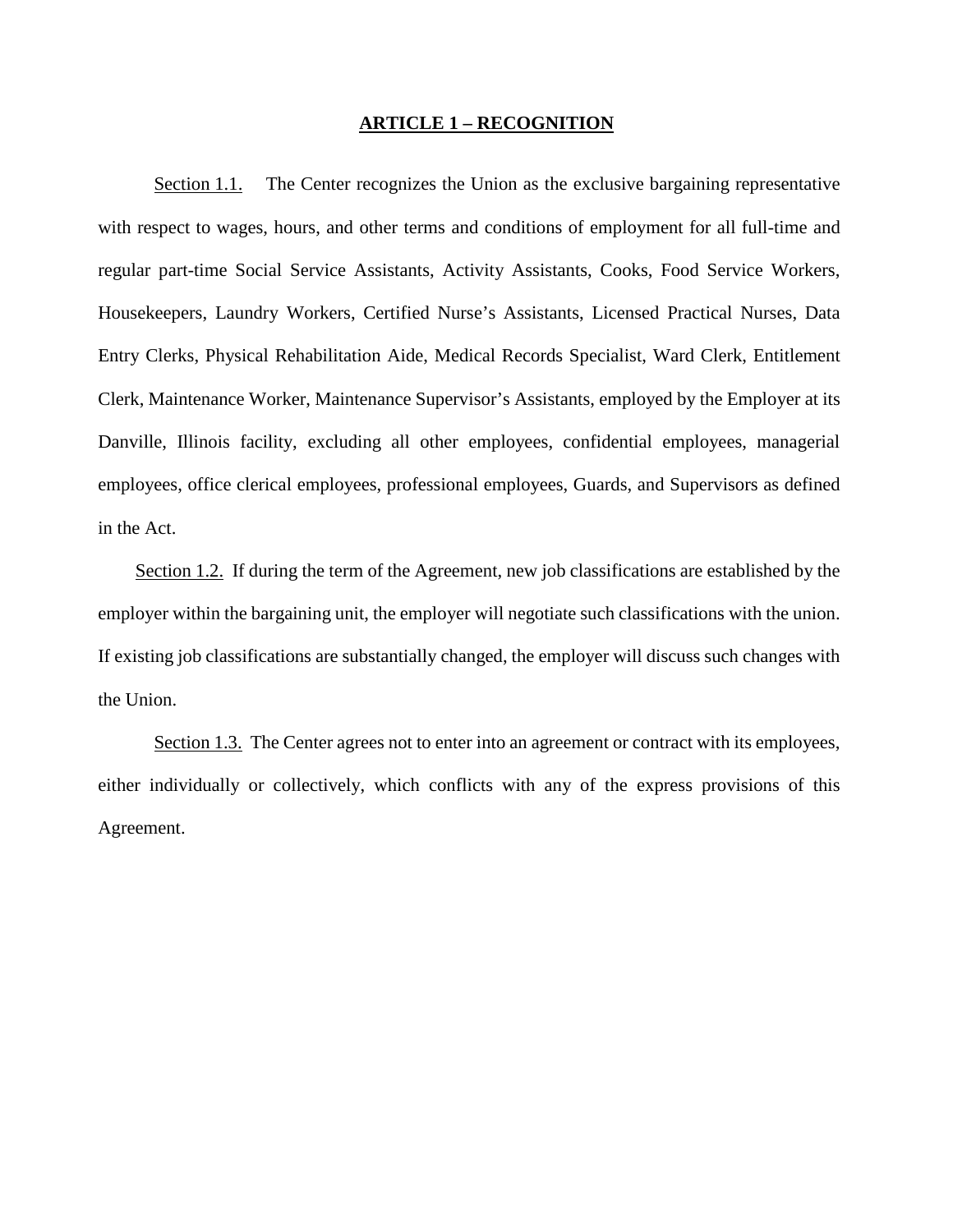## **ARTICLE 2 - MANAGEMENT RIGHTS**

Section 2.1. The Employer has, retains, and shall continue to possess and exercise all management rights, functions, powers, privileges and authority inherent in the right to manage, except only those rights specifically relinquished or restricted by an express provision of this Agreement. Such right to manage includes, but is by no means limited to, the right to select, hire, transfer and promote, and to suspend, lay off, demote, discipline or discharge for just cause; assign and supervise employees; to determine and change schedules, starting times, quitting times, and shifts, and the number of hours to be worked and the nature of work to be performed by employees and methods in compliance with the Department of Professional Regulation and Illinois Department of Public Health regulations, OSHA, CMS, and other agencies, as needed or relevant; procedures and equipment to be utilized by employees to achieve the highest level of employee performance and resident care consistent with safety and good health; to determine staffing patterns; to determine standards, policies and procedures with respect to resident care; to determine or change the methods and means by which its operations ought to be carried on, including the right to make and carry out contracts with primary or independent contractors or subcontractors with the understanding that bargaining unit work that is contracted out will be subject to the "me too" contract (unless the facility is under emergency or crisis in which case, the facility may use contracted services without application of the "me too" clause as a last resort and only for the duration of the emergency/crisis); to determine, modify, and enforce reasonable work standards, rules of conduct and regulations (including reasonable rules regarding drug and alcohol use and testing, safety, attendance, and employee honesty and integrity); to determine the size and location of the Employer's facility; to extend or curtail, and to terminate or relocate the operations of the facility or any part thereof permanently or temporarily; to introduce new and improved methods or facilities; to change existing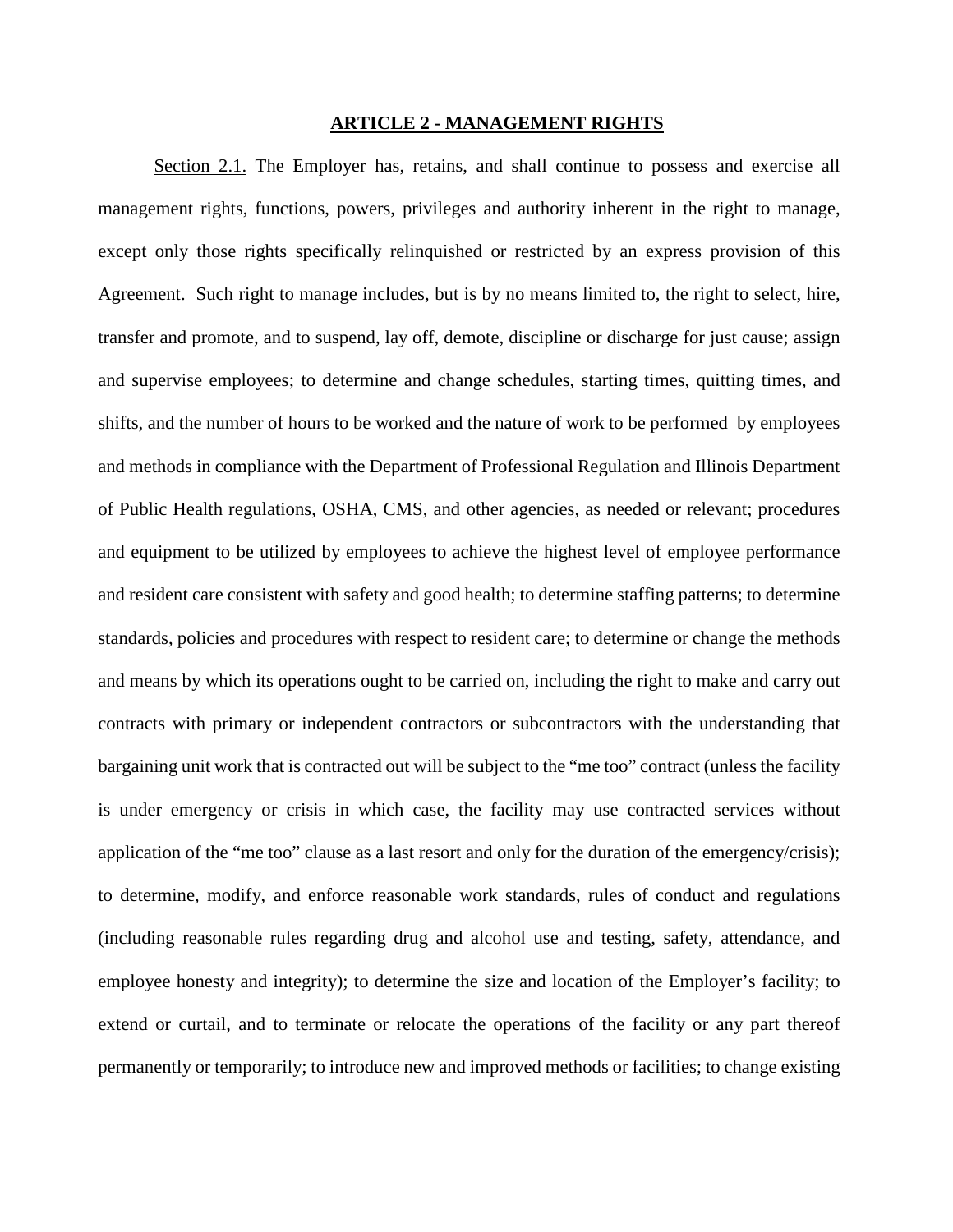methods or facilities; to utilize employees whenever necessary in cases of need or in the interest of resident care; and to maintain safety, efficiency and order in the facility.

Section 2.2. It is further understood and agreed that all rights heretofore exercised by or inherent in the Employer not modified or restricted by the express terms of this Agreement are retained solely by the Employer and that the Employer's failure to exercise any right hereby reserved to it, or the exercising of any right in a particular way, shall not be a waiver of any such right or prelude the Employer from exercising such right in some other way provided, however, that the exercise of such right shall not be contrary to or inconsistent with the express terms of this Agreement. The Employer will notify the Union of planned enforcement of previously unenforced policies in advance.

Section 2.3. The Company shall not be restricted by or obligated to follow any contract, memorandum of agreement, letter of understanding, settlement, arbitration or grievance determination, custom or practice occurring prior to the effective date of this Agreement, unless expressly set forth herein and made a part of this Agreement.

Section 2.4. NON-DISCRIMINATION - The Center and the Union agree that neither the Center nor the Union shall discriminate in respect to employment by reasons outlined in Title VII of Civil Rights Act or by reasons of race, color, creed, sex, age, religion, national origin, mental or physical disability unrelated to ability to perform the job, military status or any other status as provided by applicable federal, state or local statute. Any allegations that the Center has discriminated against any employee on account of any reason set forth above shall be excluded from the arbitration procedures set forth in Article 13 (Grievance and Arbitration Procedure); however, such allegations may be the subject of an otherwise properly and timely filed grievance.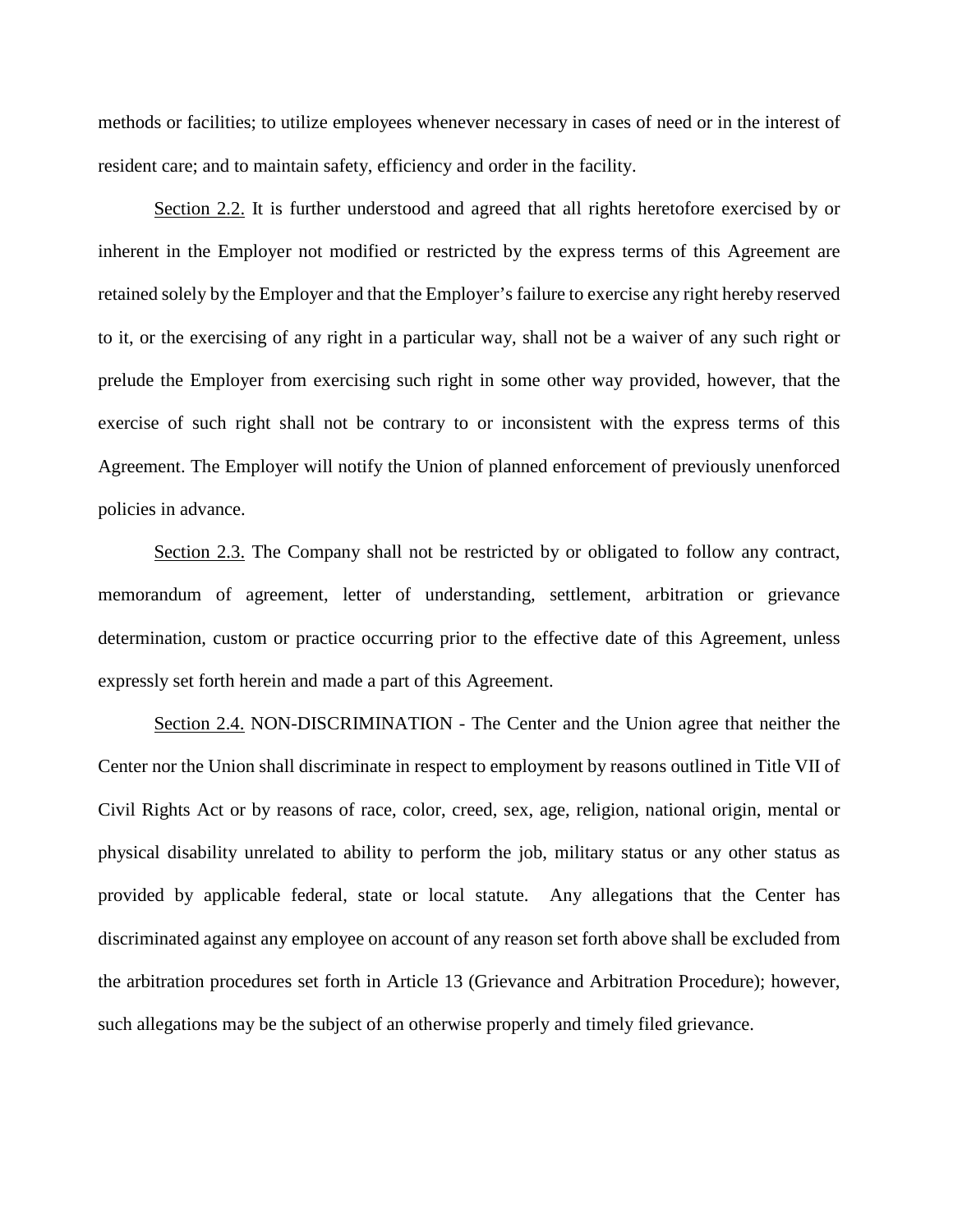Section 2.5. Nothing in this Article diminishes the legal rights of the Union to engage in effective bargaining if and when the Employer in exercising management rights results in changes in the hours, wages and/or working conditions of members of the Union's bargaining unit except in cases where management must take such action(s) to maintain federal, local, and/or state regulatory requirements.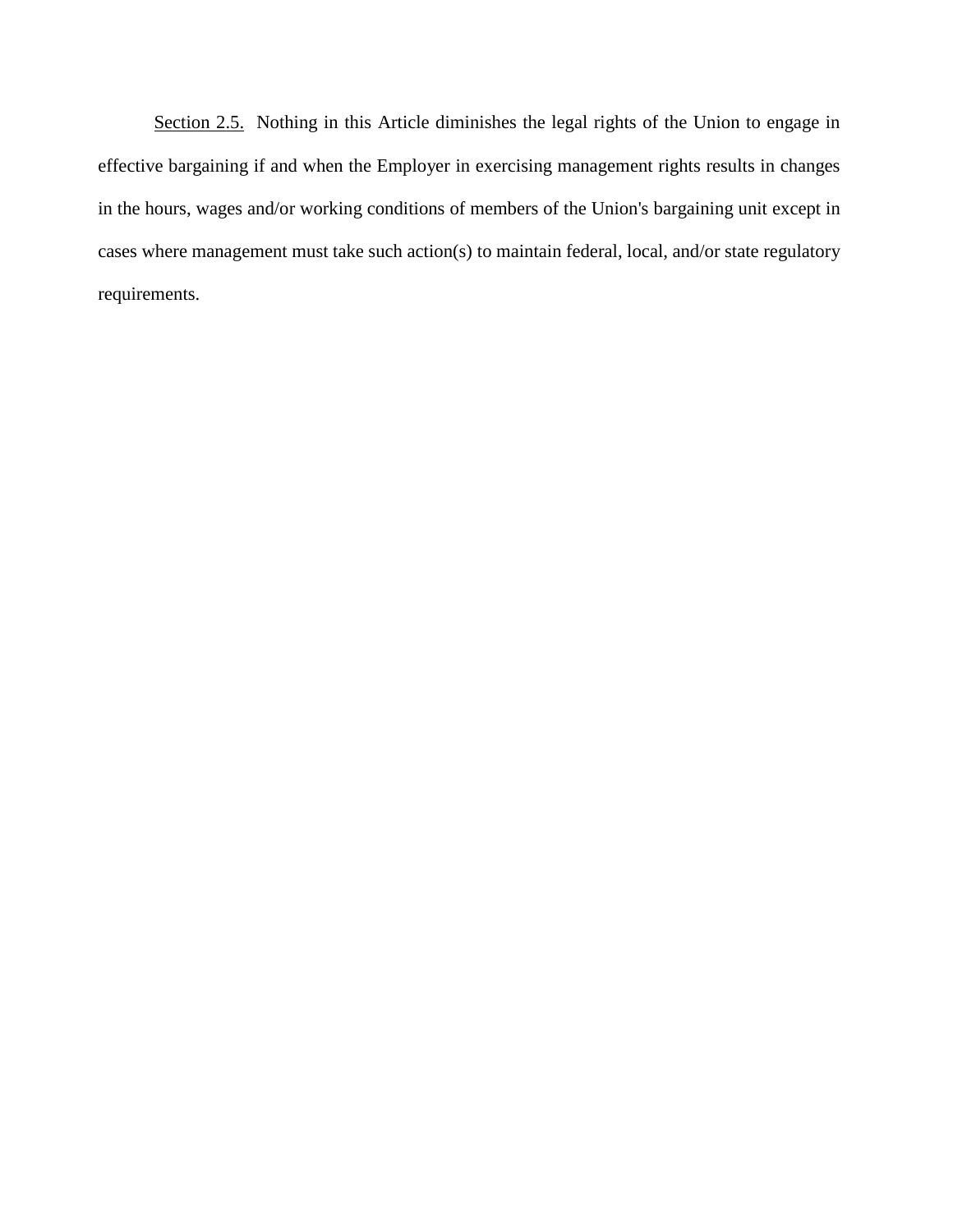## **ARTICLE 3 - NO STRIKES OR LOCKOUTS**

Section 3.1. The Union will not cause or permit its members to cause, and will not sanction in any way any strike (including unfair labor practice or sympathy strike), slowdown, picketing, boycott, sit-down, sit-in, or other attempted curtailment, restriction, or interference with any Center functions or operations, and no employee will participate in any such activities or operations during the term of this Agreement or any extension thereof.

Section 3.2. The Center shall have the right to discharge or otherwise discipline any or all employees who violate any of the provisions of Article 3, Section 3.1 without the employee, or employees or the Union in their behalf, having recourse to the grievance procedure and arbitration, except for the sole purpose of determining whether an employee or employees participated in the action prohibited by this Article. If it is determined that any employee did so participate, the disciplinary action taken by the Center may not be disturbed.

Section 3.3. The Center agrees that it will not lock out its employees during the term of this Agreement or any extension thereof.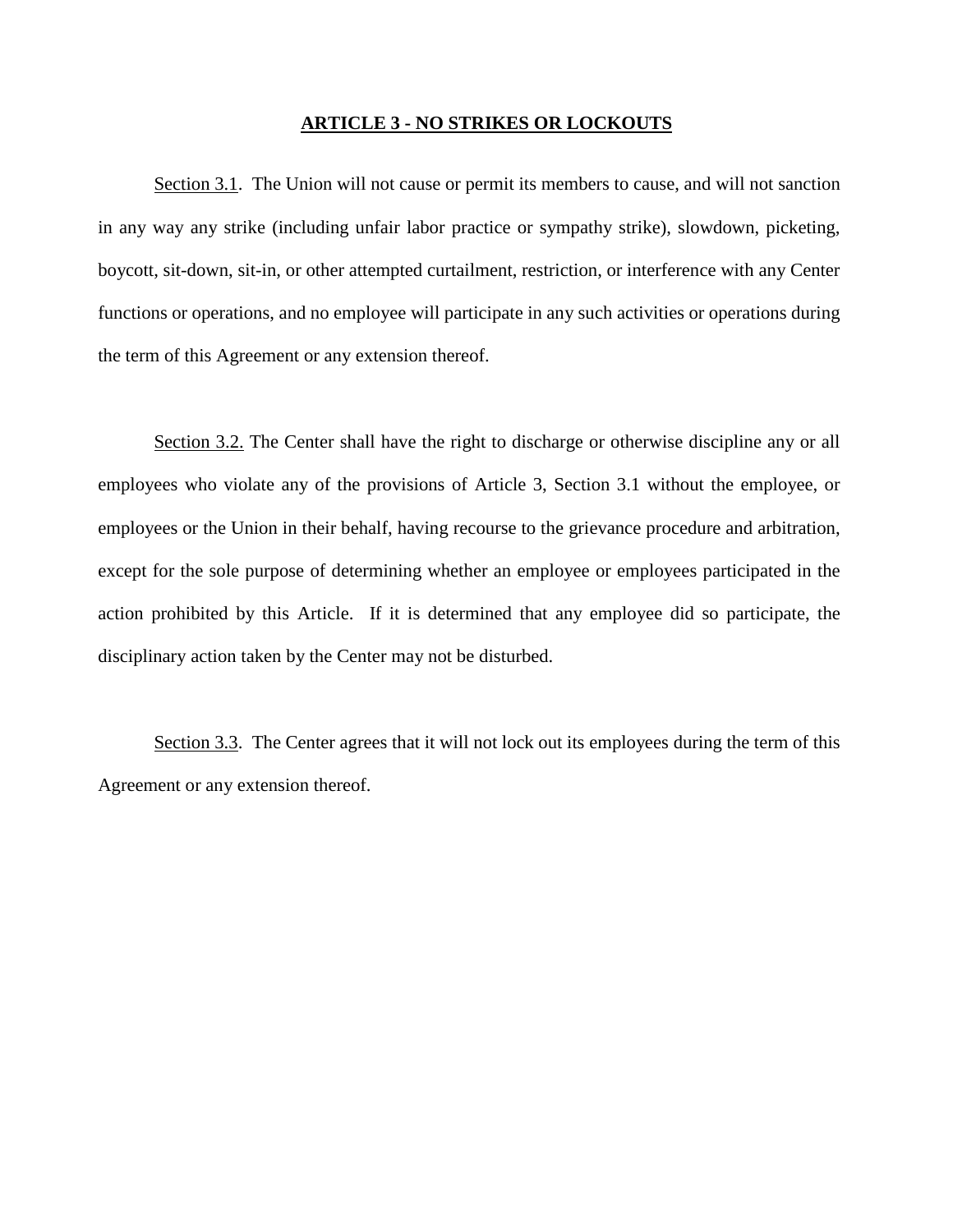#### **ARTICLE 4 - UNION MEMBERSHIP**

Section 4.1. It shall be a condition of employment that all employees covered by this Agreement who are members in good standing remain, and those who are not members in good standing on the effective date of this Agreement shall on the thirtieth  $(30<sup>th</sup>)$  calendar day following the effective date of this Agreement, become and remain, members in good standing of the Union during the term of this Agreement. It shall also be a condition of employment that all employees covered by this Agreement and hired on or after its effective date shall, on the thirtieth  $(30<sup>th</sup>)$  calendar day following the beginning of such employment, become and remain members in good standing of the Union during the term of this Agreement. An employee who is required to join or maintain membership in the Union under this Section shall be deemed to have satisfied this obligation if he/she agrees to pay the periodic dues and initiation fees uniformly and lawfully required as a condition of acquiring or retaining membership in the Union. Employees who have not completed 90 days of employment, regardless of union membership status, are within a probationary status; do not have rights to the grievance process; and may be terminated without cause during this probationary period.

Section 4.2. Upon receipt of a voluntary signed authorization on the form which is attached hereto as Exhibit "A" from any employee in the unit represented by the Union, the Center shall deduct every two weeks (twenty-six times per calendar year) the pro-rated amount owed to the Union by each such employee for initiation fees and/or monthly dues for the following month and promptly remit same to the Union. The authorization shall continue in effect until revoked by the employee in accordance with its terms. Initiation fee will be made in two (2) equal consecutive monthly installments. The amount to be deducted for initiation fees in any one month shall not exceed twenty-five dollars (\$25.00). Deductions for an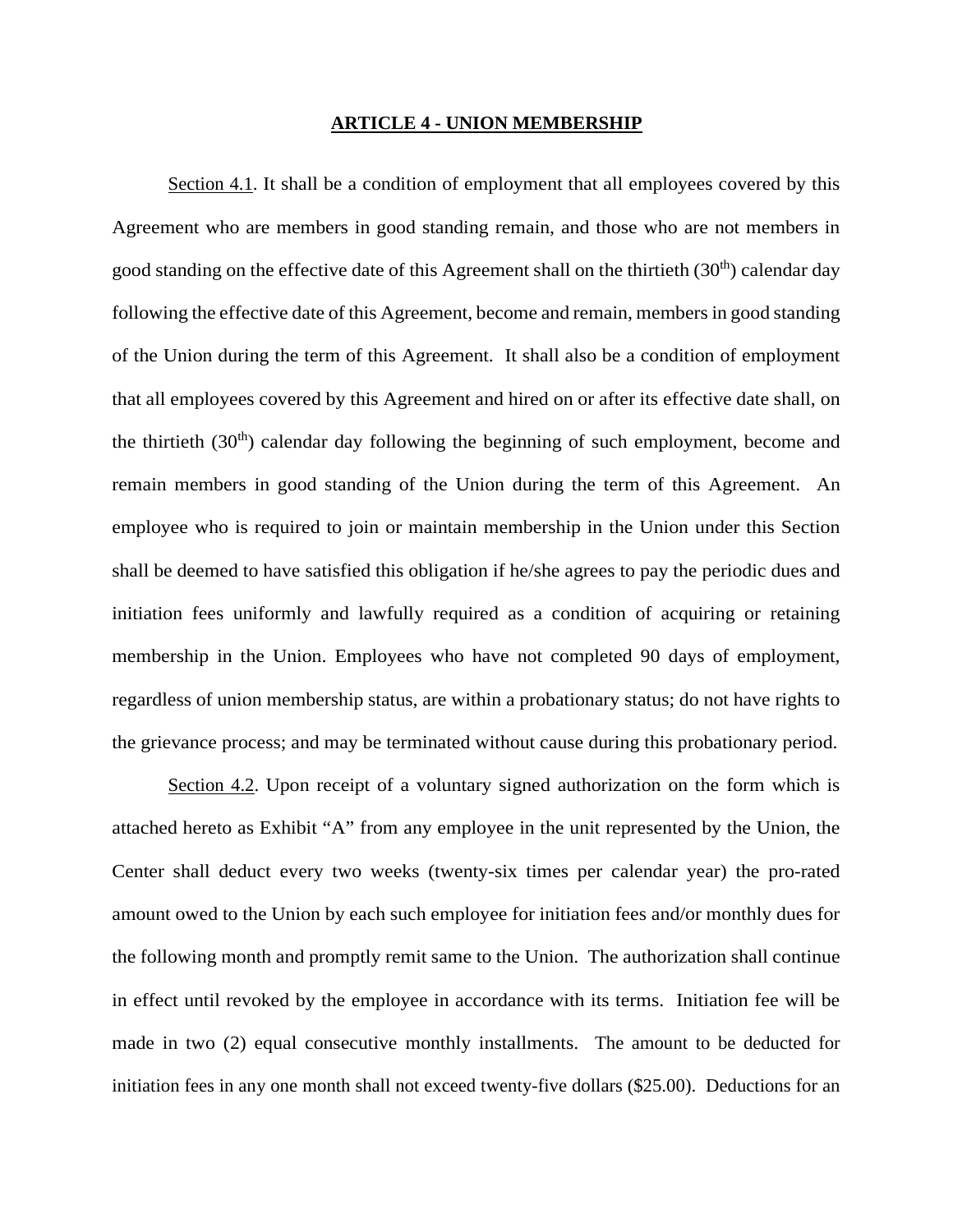initiation fee of more than twenty-five dollars (\$25.00) will continue each succeeding month until the full amount is paid. The Company will send to the Financial Secretary of the Union within ten (10) working days following the deductions, a check or checks covering said deductions, together with an alphabetical list (showing name, company clock number and amount deducted) of employees for whom membership dues and initiation fees were deducted; and the names of any employees who have quit, been discharged, or otherwise terminated, or who have been hired since the prior pay period deduction was made. Membership dues and initiation fees shall be deducted in accordance with the employee's authorization. A deduction authorization will be executed to include the first month and initiation fees as soon as the employee attains a full schedule for a pay period of two weeks. The Union agrees that it will only request clarification from the Company regarding any list, deduction, failure to deduct, deduction authorization or employee status after the Union has taken the matter up with the individual employee. Any request for clarification from the Company shall be subject to cancellation by: (1) written order of the employee to the Administrator of Gardenview, (2) transfer or promotion of the employee out of the unit, (3) leave of absence of thirty (30) calendar days or more, layoff, resignation, retirement or termination, and (4) change in legal requirement of valid deduction authorizations. A new deduction authorization shall be required to again commence deduction of membership dues or initiation fee payments for any employee whose authorization has been cancelled as a result of any of the said causes. If any of said causes for cancellation of deduction authorization shall occur within fifteen (15) calendar days prior to a scheduled deduction date, cancellation of a deduction authorization will be deemed effective on the first day of the month following such scheduled deduction date and the question of whether such dues or initiation fee payment were owed by the employee to the Union shall be settled directly between the employee and the Union. Deductions required by law, amounts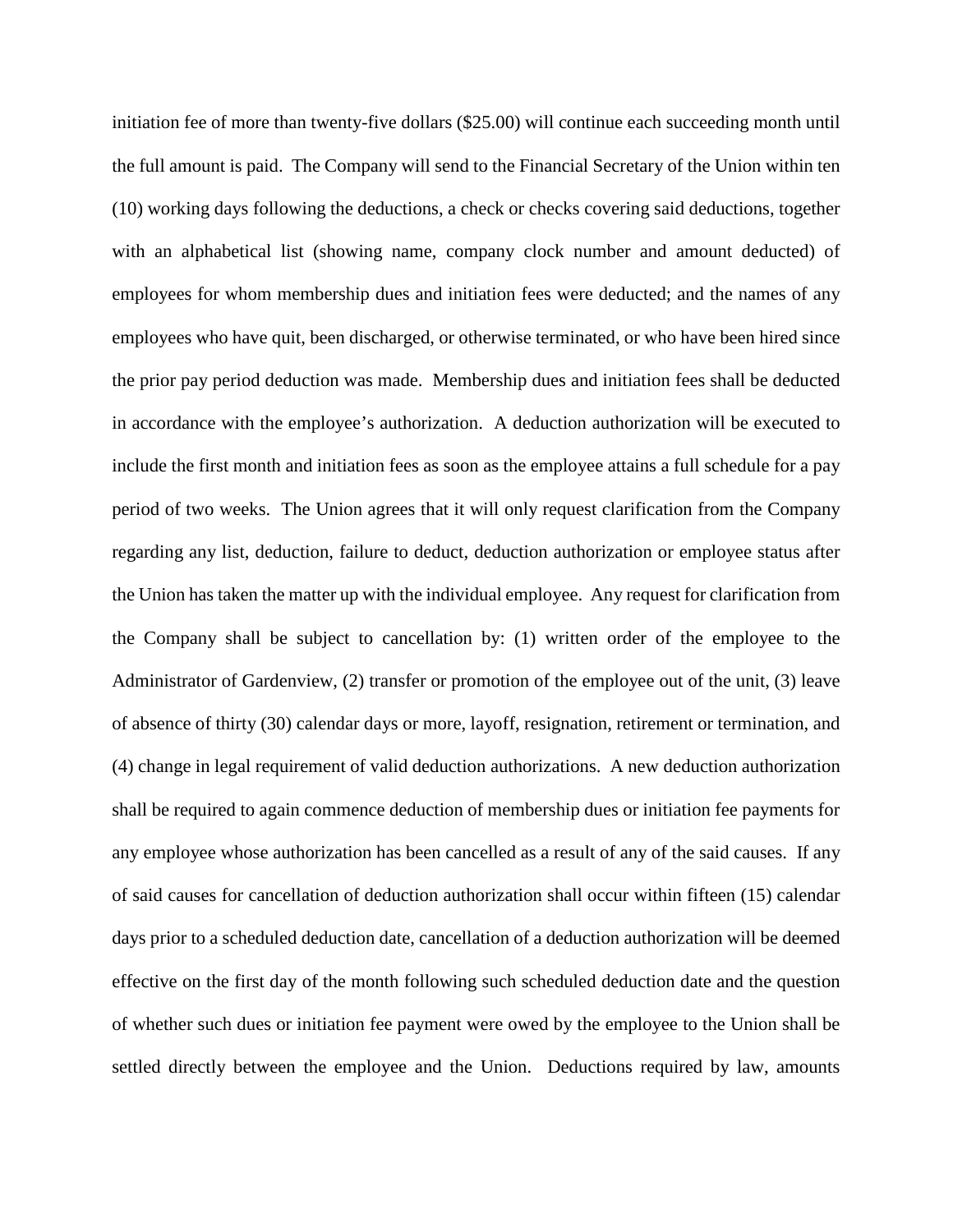payable to the Company, deductions for insurance, and deductions pursuant to valid assignment authorizations, shall take precedence over deduction of membership dues and initiation fee payments if the payroll check is insufficient to cover all thereof.

Section 4.3. The Center shall not be obliged to make dues deduction of any kind from any employee who, during any dues month involved, shall have failed to receive sufficient wages to equal the dues deductions.

Section 4.4. No deductions shall be made which are prohibited by applicable law, and no obligations under this Article shall exist unless and until the Union has complied with all legal obligations regarding union membership and the payment of dues or fees.

Section 4.5 The Union agrees to indemnify and hold the Company harmless from all claims, damages, costs, fees, or charges of any kind which may arise out of or result from the honoring by the Company of dues or fees deduction authorizations in accordance with the provisions of this Agreement and the transmitting of such deducted dues or fees to a local union.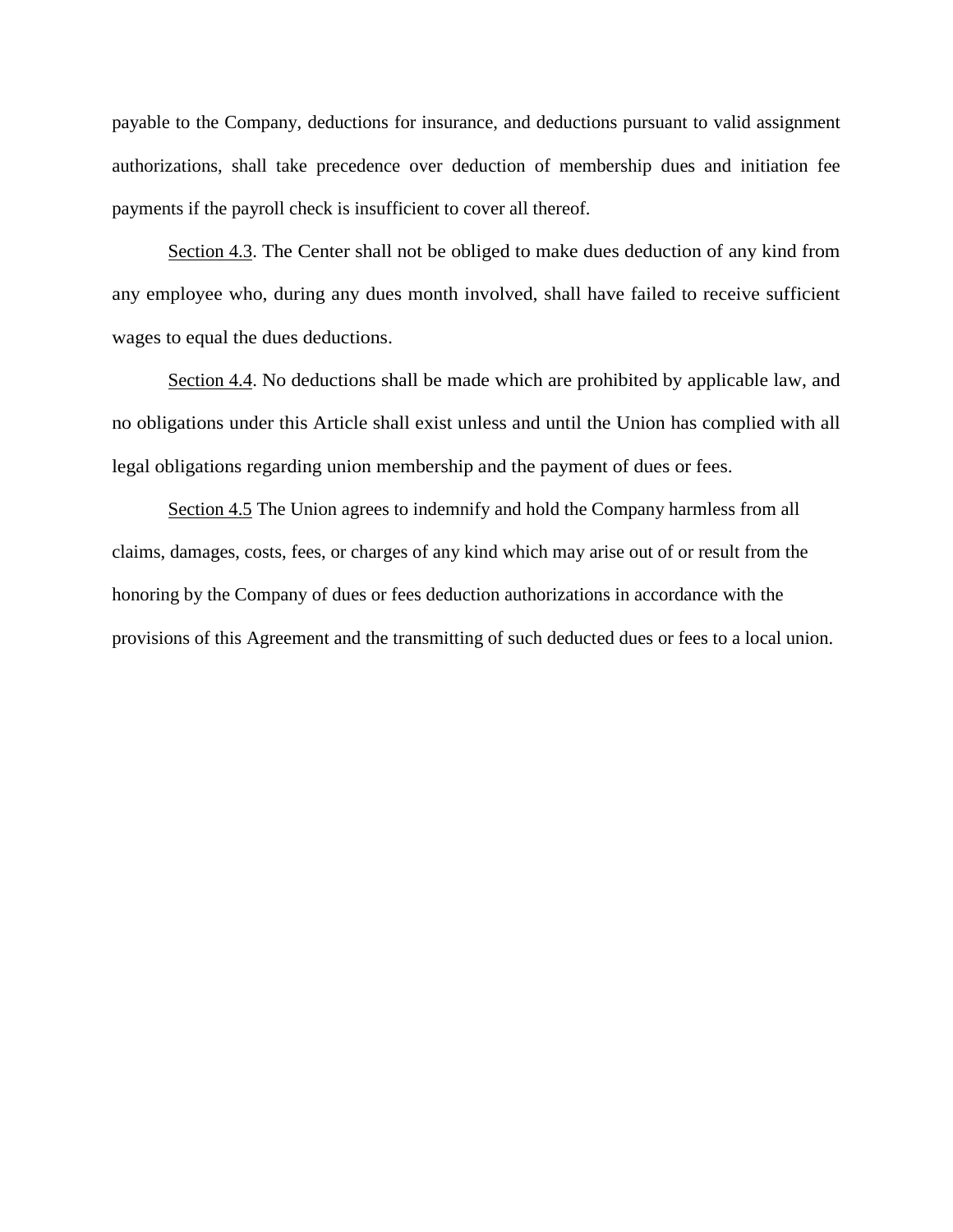#### **ARTICLE 5 – DEFINITIONS**

Section 5.1. Employees who are regularly scheduled to work sixty-eight (68) or more hours in each bi-weekly payroll period shall be considered regular full-time employees under this Agreement.

Section 5.2. Employees, who are regularly scheduled to work a minimum of forty (40) hours, but less than sixty-eight (68) hours in each bi-weekly payroll period, shall be considered regular part-time employees under this Agreement.

Section 5.3. The term "employees," when used in this Agreement, shall EXCLUDE employees normally scheduled to work less than forty (40) hours per bi-weekly payroll period, temporary employees, casual employees, probationary employees, PRN, per diem employees, and students on work-study programs, and any other individual excluded from the bargaining unit under Section 5.1 and 5.2, above.

Section 5.4. Unless the context expressly indicates otherwise, the term "employee" as used in this Agreement means only a person employed by the Center in the bargaining unit described above.

Section 5.5. The use of temporary employees is not intended to displace full-time or parttime employees.

Section 5.6. Emergency or crisis situations are defined for the purpose of this agreement as situations in which the facility is unable to obtain needed staffing levels to meet and maintain resident needs and safety with existing employees because of unanticipated and unwelcomed condition(s). The Center will advertise in an effort to maintain needed full-time and part-time employees.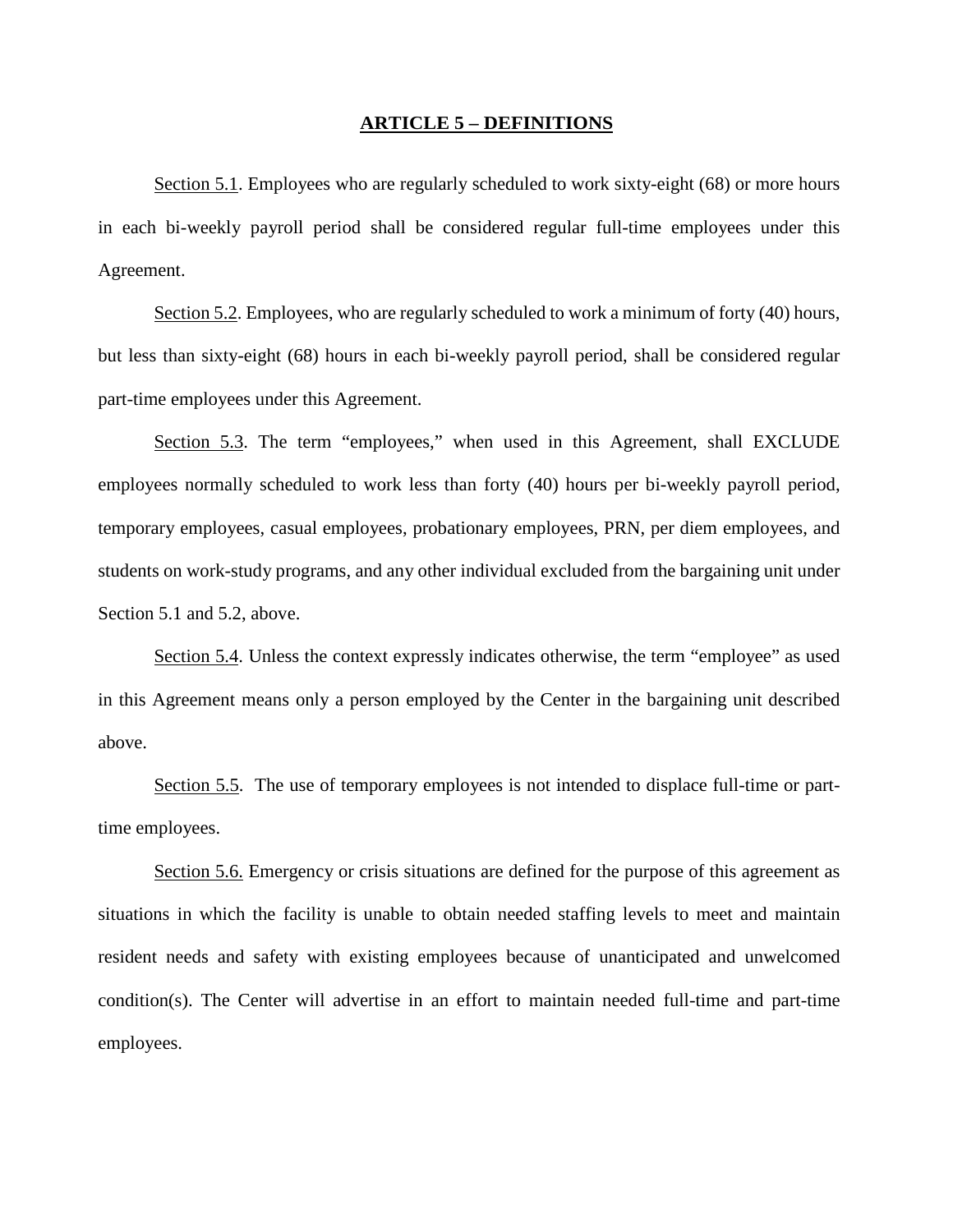#### **ARTICLE 6 - UNION BUSINESS**

Section 6.1. The Union Business Representative, or a duly designated representative, shall have access to the Center for purposes of meeting with management or inspecting the workplace upon prior notification to the Administrator or Designee and the granting of approval by the Administrator or Designee. At no time shall the Union Business Representative be permitted on the Center's premises unless prior notification and approval is given by the Administrator or her duly designated representative. Should the Union Business Representative's initial request not be approved, another mutually agreeable time will be offered by the Employer within one week of this original request. Such requests shall not be made for purposes of harassment or without good reason. During such visits, the Union Business Representative shall comply with all rules applicable to visitors and shall not in any manner interfere with resident care or the work of any employee or member of management.

Section 6.2. The Center agrees to provide a bulletin board for the use of the Union in a suitable and sufficient non-public location. The Union will be permitted to post on the bulletin board notices of a non-controversial, non-inflammatory, non-derogatory nature with copies of all such notices provided to the Administrator prior to posting. Postings shall not urge any boycott of any product or service. Any employee who posts any notice of a derogatory or inflammatory nature will be disciplined up to and including discharge.

Section 6.3. No Union steward or other representative shall initiate, investigate or process any grievance or conduct any other Union business during working time. All grievance processing and the conducting of Union business shall be handled either on lunch period, during break periods, or before the start of the work shift or after the end of the work shift. If such meetings are held onsite (including investigation or disciplinary), and are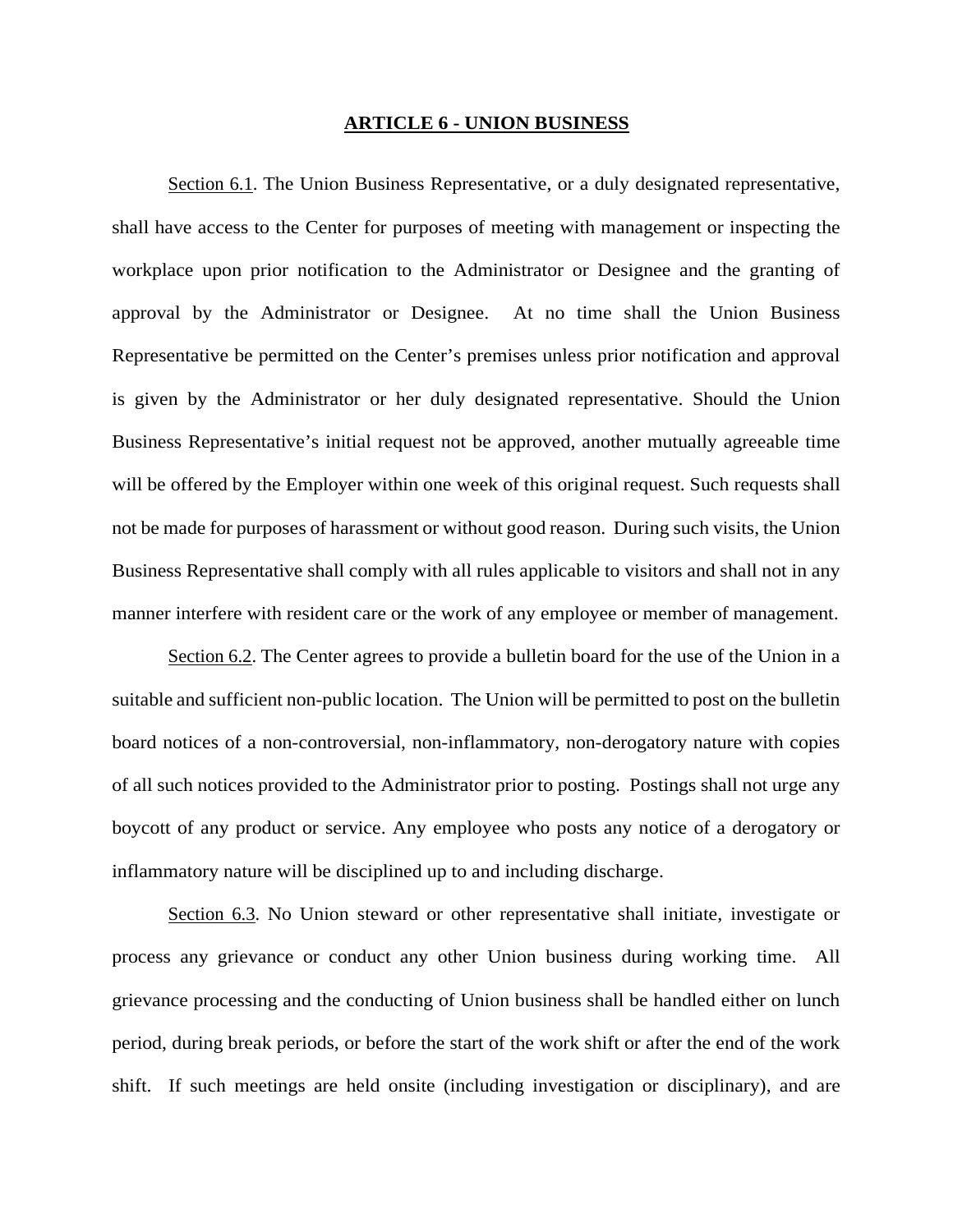scheduled and requested by the employer during the steward's work time, the steward shall be paid for such time. Employees wishing to file grievances shall not do so on working time. Lunch periods and break time may be utilized for the filing and processing of grievances so long as all employees involved in the grievance processing are either on lunch or break time.

Section 6.4. There shall be no distribution of literature by the Union or any employee on working time or in working areas or in resident care areas of the Center. There shall be no solicitation by the Union or any employee during working time or in resident care areas. Employees shall be permitted to solicit on non-working time in non-working areas. Employees shall be allowed to distribute Union literature outside the facility or in the Employees' lunchroom during non-working time. A Union representative shall be allowed to bring Union literature to the Center. The Administrator or her Designee will page a steward requested by the Union representative to come and pick up the literature. No Union meeting or meeting of employees, except as specifically called by management, shall be held on the Center's premises under any circumstances.

Section 6.5. No employee shall be paid for the time spent in processing, handling or otherwise dealing with grievances, except for stewards as provided in Section 6.3. Employees will be released from work without pay for purposes of attendance at arbitration or court proceedings related to this contract, provided such requests are made forty-eight (48) hours prior to the intended absence and the absence will not adversely affect the Center's operation. Employees will be released from work for purposes of attending joint Management-Union grievance meetings, provided their presence is necessary and such absence is requested fortyeight (48) hours prior to the intended absence and the absence will not adversely affect the Center's operation, unless otherwise agreed by the parties.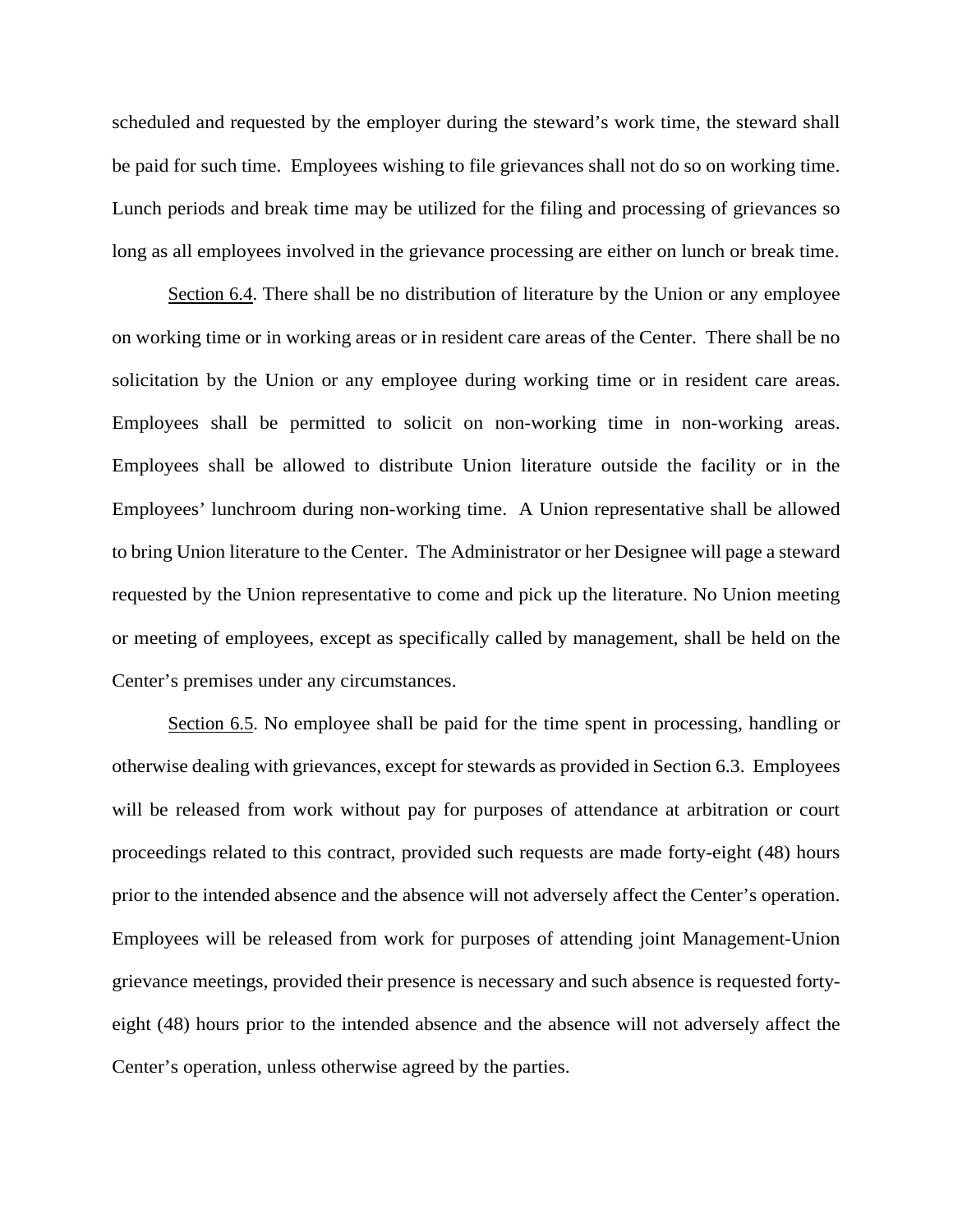Section 6.6. No Union business, grievance handling, grievance meetings, or any other similar activity will be conducted at any time or in any manner which interferes with resident care or the work of any employee or member of management.

Section 6.7. An employee shall be entitled to the presence of a Union steward at an investigatory interview if the employee requests one and if the employee has reasonable basis for believing that the interview may be used to support disciplinary action against them. In such cases, the request for a Union steward shall not unreasonably delay the interview. During such interview, the steward shall not in any way interfere with or disrupt the interview. Upon request, all employees interviewed shall be required to promptly give a written, signed statement of their account of the events under investigation. Failure to provide such statement upon request shall be just cause for discipline up to and including termination.

Section 6.8. If the employee so requests, a Union steward may be present when the employee is presented in person with a written disciplinary action. However, the absence of a Union steward shall not affect the validity of the discipline.

Section 6.9 The Company and Union agree that the Union will be given the opportunity to meet with newly-hired employees as part of the overall orientation process for the purpose of furnishing them with information about the Union. The Union's segment of this process will be limited to a maximum of thirty (30) minutes during a scheduled work shift.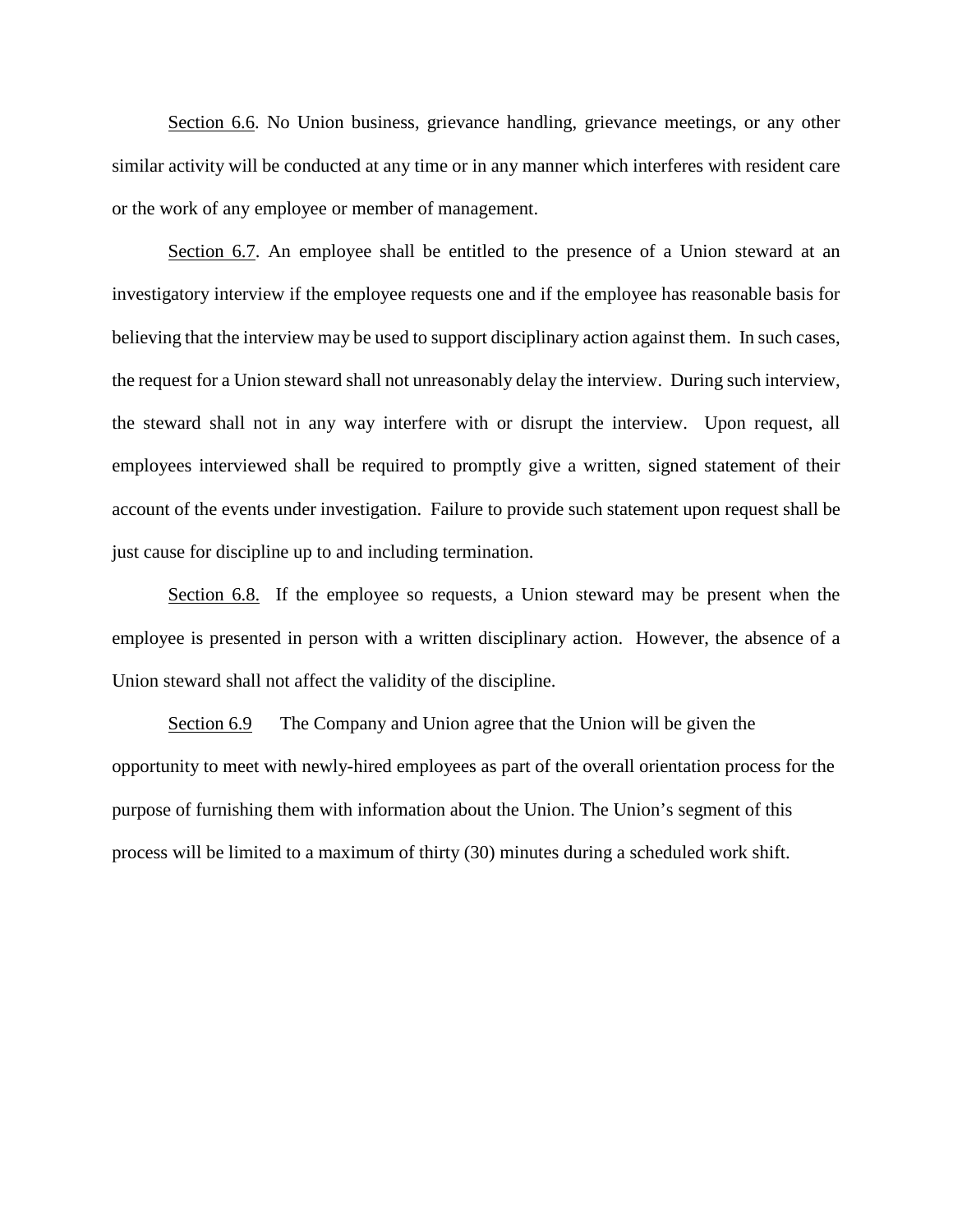#### **ARTICLE 7 - BARGAINING UNIT WORK**

Section 7.1. The Center and the Union realizing that the sole and exclusive business of the Employer is the care of residents and understanding that their care must be of foremost concern agree that the efficient utilization of all personnel is both necessary and appropriate.

Section 7.2. During emergency situations, and/or when resident care needs and demands so dictate, the Center retains the specific right to assign any individual, including nonbargaining unit employees, and supervisors, to perform any work within the Center. When such emergency situations occur, the Union will be notified of the cause of the emergency and the expected duration of the situation.

Section 7.3. The traditional performance of certain work or a particular task by one job classification in the bargaining unit shall not entitle employees in that job classification to the exclusive performance of that work or task, nor shall it preclude the Center from assigning such work or task to others on a temporary basis when the employer has determined that resident care needs and demands so dictate.

Section 7.4. The Center may, if it deems necessary, appoint a qualified Bargaining Unit employee to act as a "lead person" over other employees. While serving in this capacity, the employee will perform non-disciplinary administrative and organizational supervisory tasks, as well as the Bargaining Unit work associated with the assignment.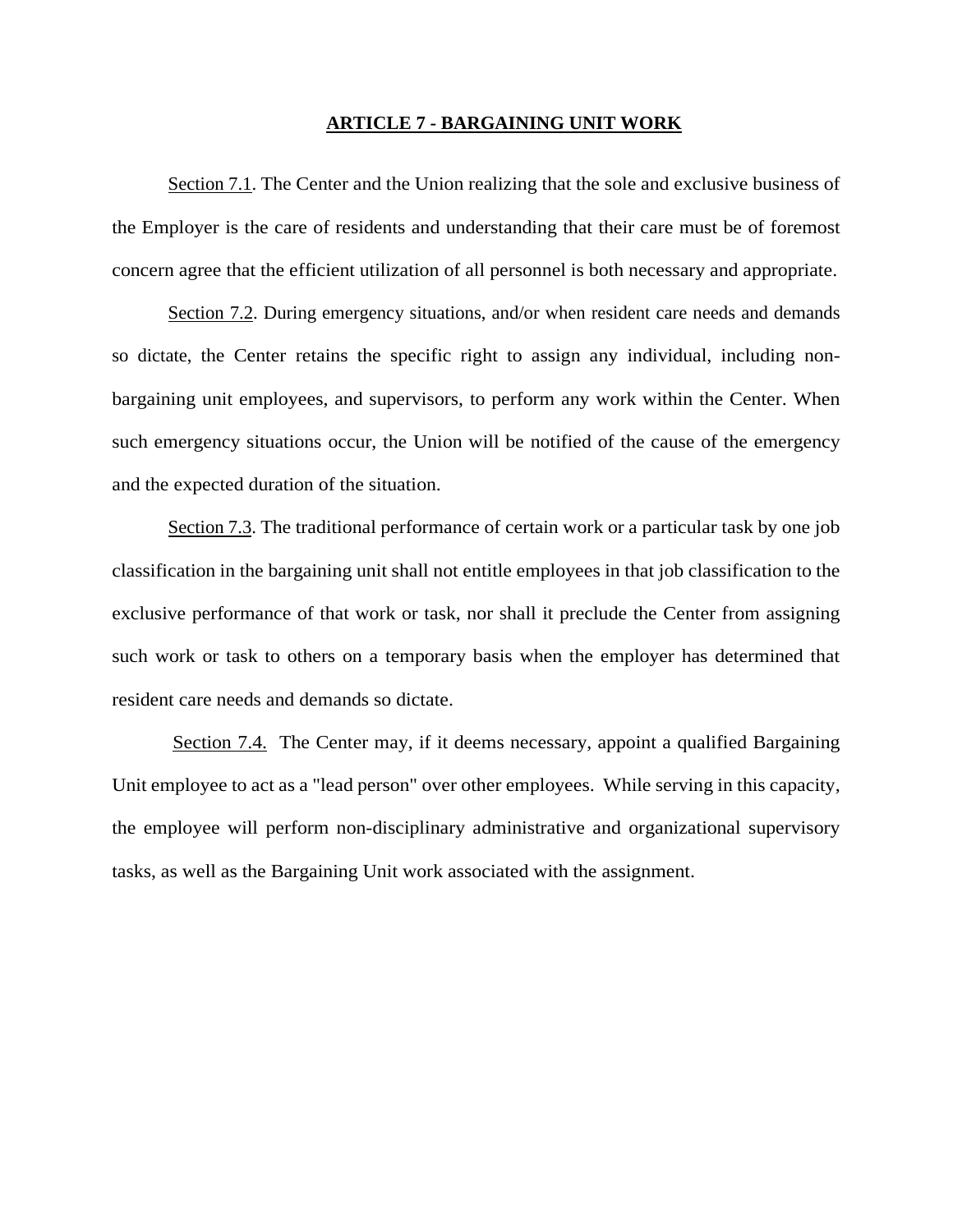#### **ARTICLE 8 – SENIORITY**

Section 8.1. Seniority for all employees shall commence upon the employee's first day of employment with Gardenview Manor, LLC, and defined as the length of continuous service with Gardenview Manor, LLC as reflected in the records of Gardenview Manor, LLC. Separate seniority lists shall be maintained for full-time and part-time employees. In the event the date and work week classification are the same, the employee's date of birth shall be used, where the oldest date shall have greater seniority.

For all such former Vermilion Manor Nursing Home employees, seniority for the sole purpose of calculating vacation accruals going forward shall be based on that employee's seniority with Vermilion Manor Nursing Home, as reflected in Gardenview's records.

Section 8.2. New employees and employees rehired after a break in service shall be probationary employees during the first ninety (90) working days of employment. During the probationary period new employees shall have no seniority and may be terminated during such period at any time, for any reason. Probationary employees shall have no recourse to the grievance procedure for any reason. Upon completion of the probationary period, seniority of employees shall be computed as of the last date of hire.

Section 8.3. An employee's seniority and their employment relationship with the Center shall terminate upon the occurrence of any of the following:

- (i) Resignation or retirement;
- (ii) Discharge (a discharge for resident abuse or neglect shall be deemed to be a discharge for cause);

Section 8.4. In cases of promotion, preference shall be given in the matter hereinafter provided to employees on the basis of: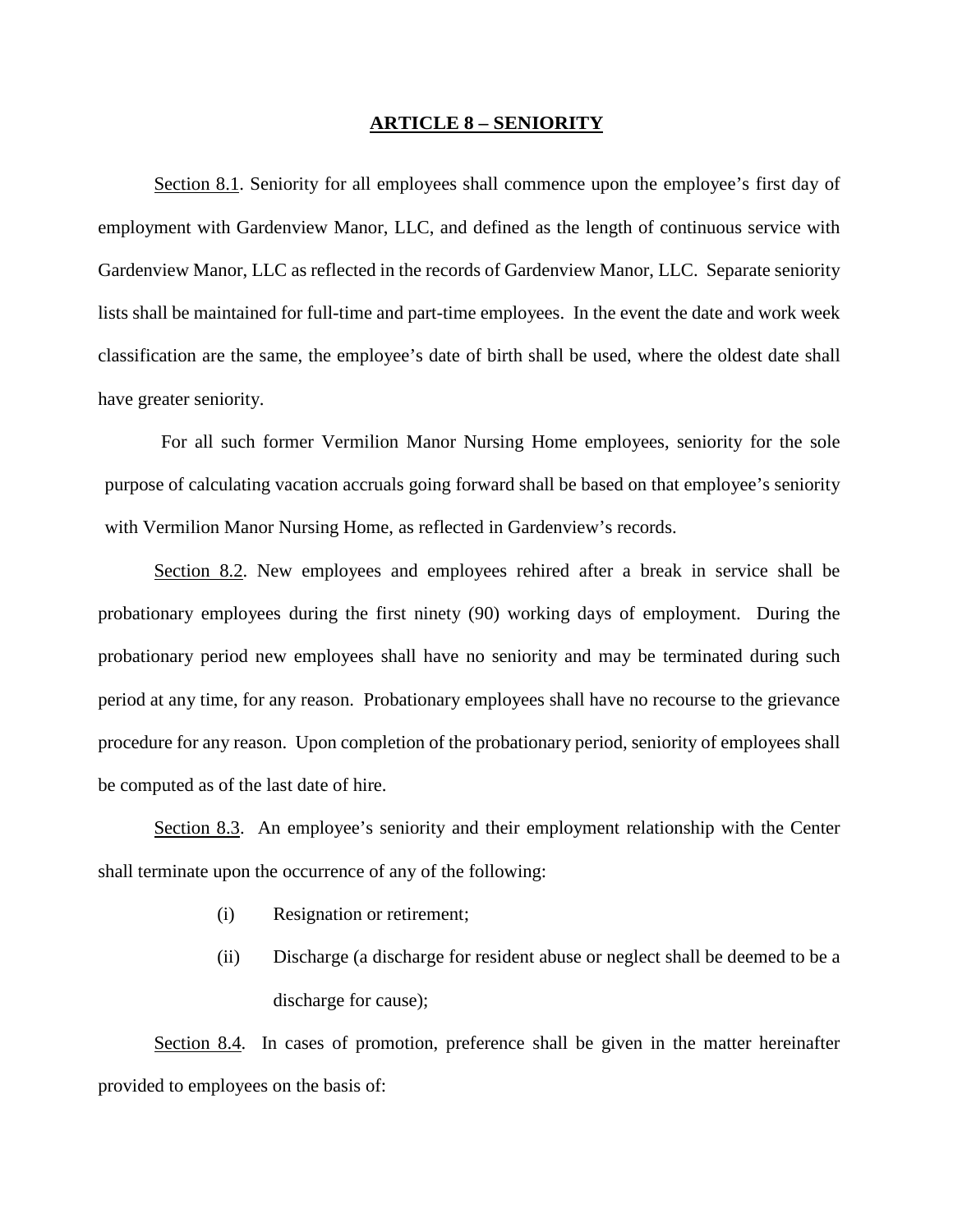- (i) Skill and ability to perform (or learn to perform) the work in question. Skill and ability includes but is not limited to the ability to perform the available work, work and safety record, disciplinary record and attendance record;
- (ii) Experience in the job classification at the Center;
- (iii) Length of seniority.
- (iv) License or certification

Length of seniority, as provided in (iii), shall govern when qualifications set forth in (i) and (ii) are in the reasonable opinion of the Center relatively equal.

Section 8.5. In the event of a new job opening or permanent vacancy in an existing job which the Center determines to fill, the Center will post the job for not less than three (3) calendar days. Employees who make application for such job shall be given preferential consideration with due regard to department, seniority, skill, ability, qualification, experience and work and safety record (which includes discipline and attendance record). Where employees apply for openings on shifts other than their assigned shift, the Center also may take into consideration the need to provide quality resident care on all shifts when filling the vacancy. If the vacancy is not filled through this bid process, the Center may offer to train an employee in a lower rated job to fill the vacancy or may hire a new employee. No employee may bid laterally or down more often than once in any six (6) month period. Nothing shall preclude the Center's right to fill any vacancy from outside the facility.

Section 8.6. In case of layoff the employees will be laid off by classification by shift beginning with the least senior employee. If the employee has greater seniority than other employees within the same job classification, but on another shift, they may request reassignment to the shift and, will displace the less senior employee on that job classification on that shift. Such request must be made within forty-eight (48) hours after notification of a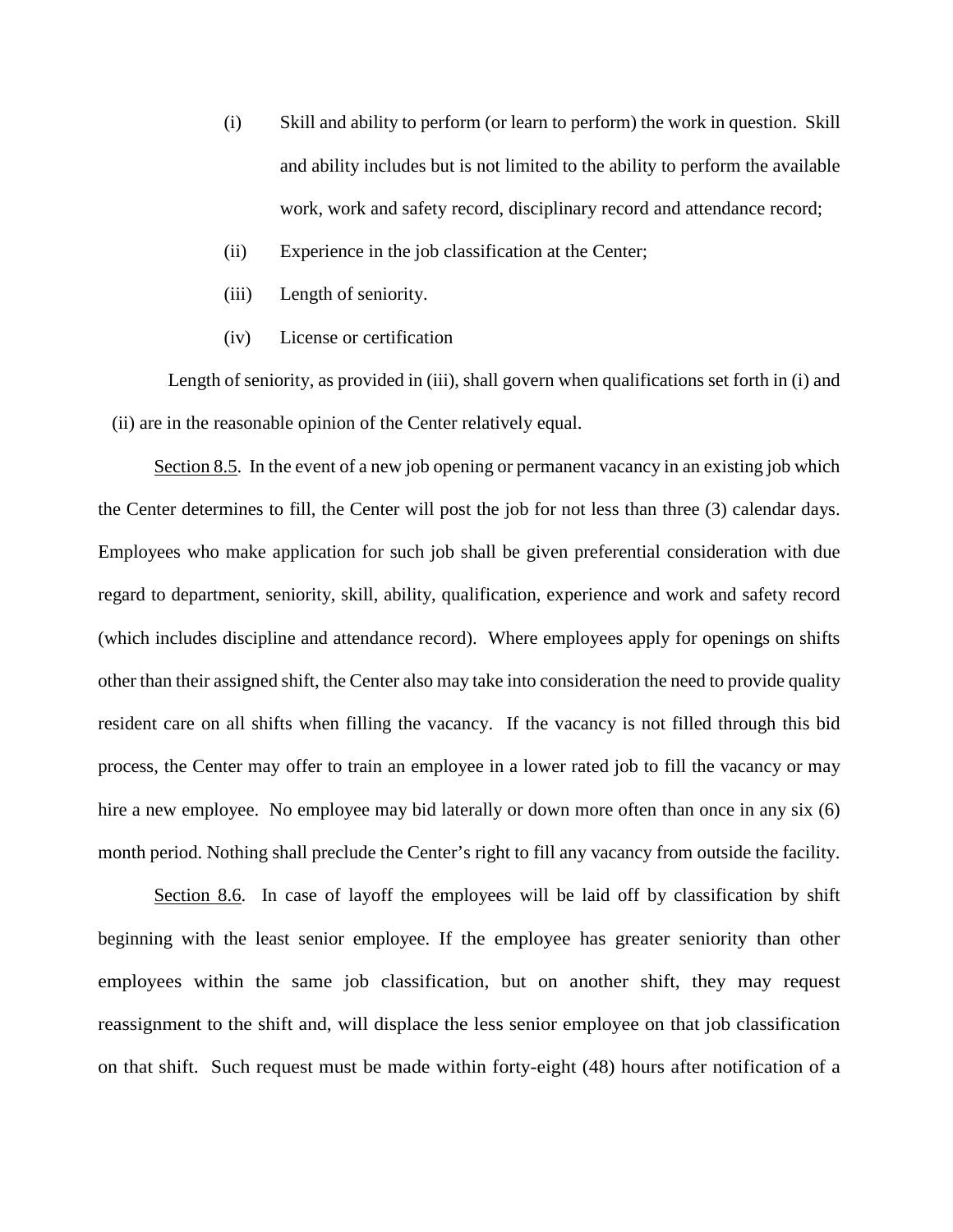proposed layoff. The Center retains the right to schedule resulting shift changes to the first day of the next succeeding workweek. For the purpose of "recall," the principles applicable to layoff shall be applied, that is, the laid off employee with the greatest seniority in the job classification shall be recalled first.

Section 8.7. Nothing herein shall prevent the Center from reducing hours in lieu of layoff and/or seeking volunteer for either reduced hours or layoff prior to applying the provisions of Section 8.6 above. Prior to such reductions, the Employer shall discuss such effects with the Union however the decision remains the sole right of the Center and this discussion shall not be construed as negotiations.

Section 8.8. Seniority shall not prevent the Center from making temporary transfers within any classification or shift, or from one classification or shift to another, all without regard to seniority for the purpose of promoting efficiency, or in an emergency, if required for safety, service, care or comfort of residents. In the event of a job opening an employee in the same job classification may request a shift transfer, provided they are qualified to perform the work. Shift transfers may not be requested more than once every six (6) months. The Employer defines shifts as follows: Day shift, PM shift and Night shift.

Section 8.9. An employee who is, or has been, promoted or transferred out of the bargaining unit, and who is later transferred back into the bargaining unit by the Center, shall be credited upon returning to the bargaining unit with the seniority date they would have had if they had remained continuously in the bargaining unit, with up to a maximum accumulation of six (6) months out of the bargaining unit.

Section 8.10. A seniority list will be prepared by the Center showing the names, job classification, employee number and seniority date of each employee. The first such list will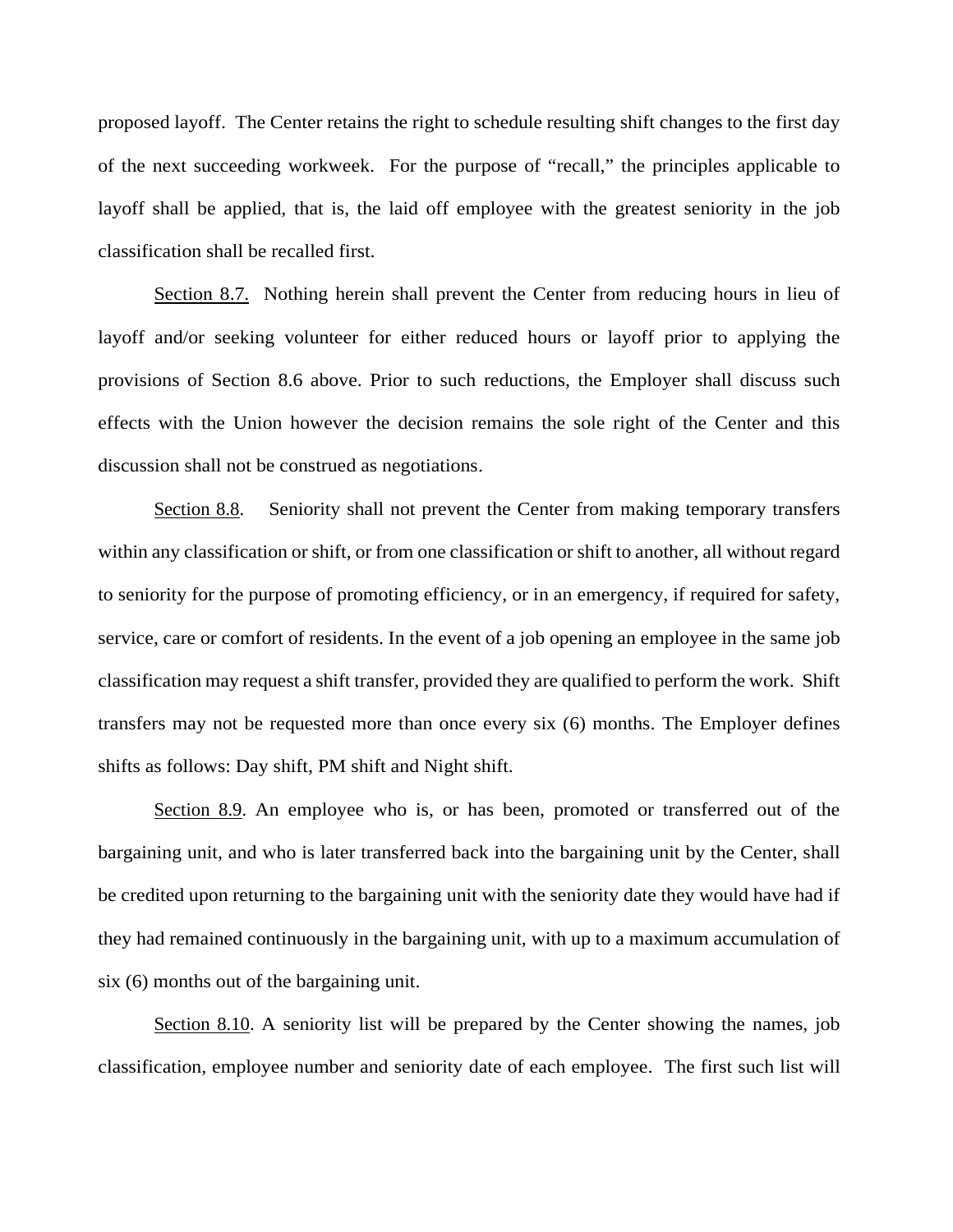be given to the Union within sixty (60) days after the effective date of this Agreement. Each six (6) months thereafter the seniority list will be revised to reflect changes that have occurred in the meantime. The list shall be deemed accurate until errors are brought to the attention of the Center and corrected.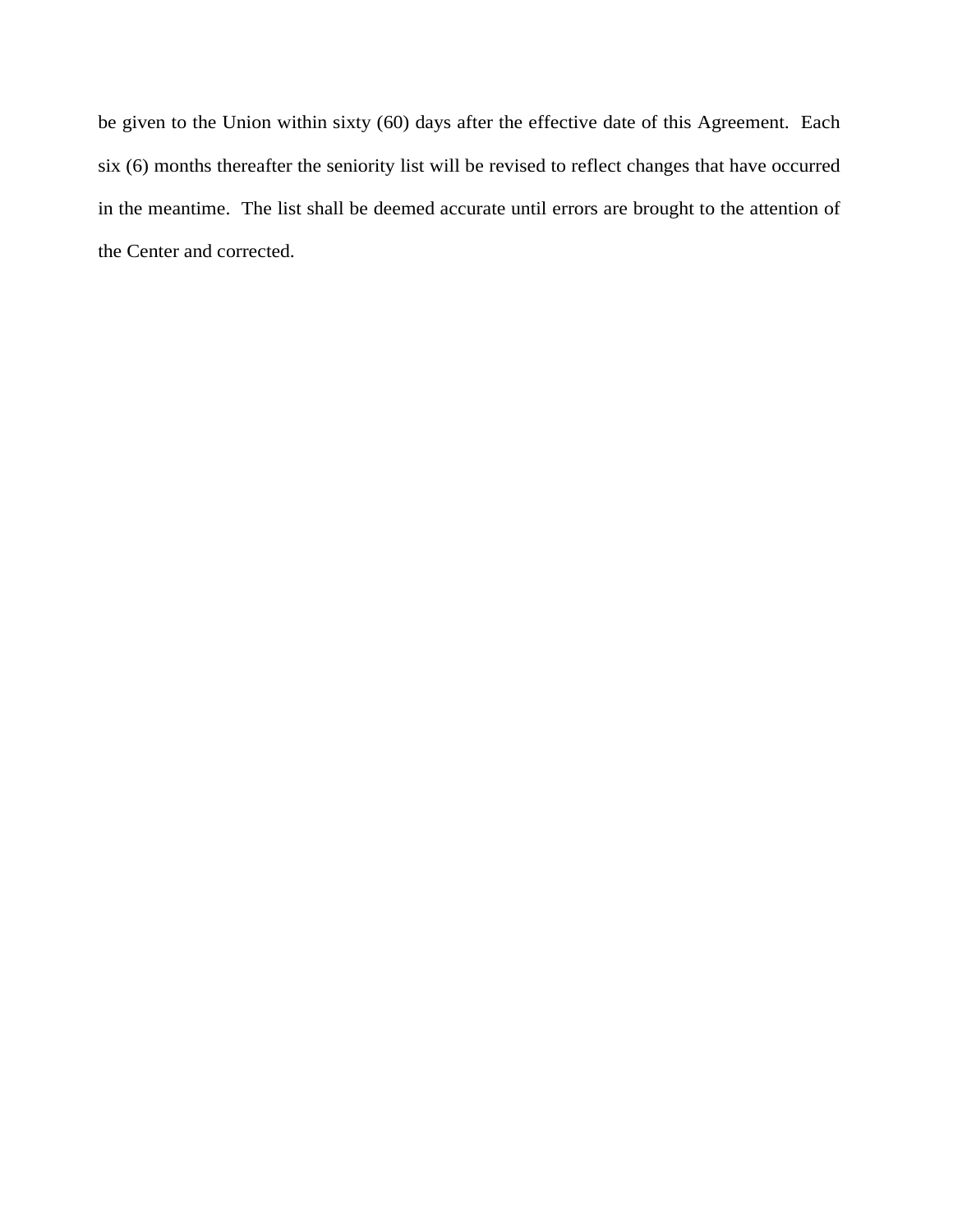## **ARTICLE 9 - DISCIPLINE AND DISCHARGE**

Section 9.1. The Center agrees that it will not discipline or discharge any nonprobationary bargaining unit employee without just cause. Employees are expected to follow all rules and policies set by the Center, and failure to do so can result in disciplinary action up to and including termination. Nothing in this Agreement shall prohibit the Center from relying on, or using, the employer's current policies, handbooks, guidelines, procedures, established practices, or other rules that are in place at the time of the infraction. Disciplinary action by the Center shall be taken within fifteen (15) calendar days after the Center becomes aware of an action or violation and/or investigation findings from internal or external sources which is the basis for the disciplinary action.

Section 9.2. Timelines in this article may be extended with notification to the other party.

Section 9.3. Whenever an employee is given a written warning, suspension, or discharge, the employee will be given a copy upon their request. When presented with any written disciplinary notice, the employee shall be asked to sign an acknowledgement that the employee has received the disciplinary notice. Failure of the employee to sign will not affect the validity of the discipline or action. Upon employee request, notification to the appropriate union representative shall be made.

Section 9.4. Meetings may be held via teleconference as circumstance require. Digital copies of the discipline are acceptable via email.

Section 9.5. Grievances over any discipline, suspension, or discharge must be filed in accordance with the time limits and provisions of Article 13 of this Agreement. Any grievance not so filed shall be conclusively deemed to be waived.

Section 9.6. All discipline will remain part of the employee's work record. However, any warning or suspension that is more than twelve (12) months old shall not be used for purposes of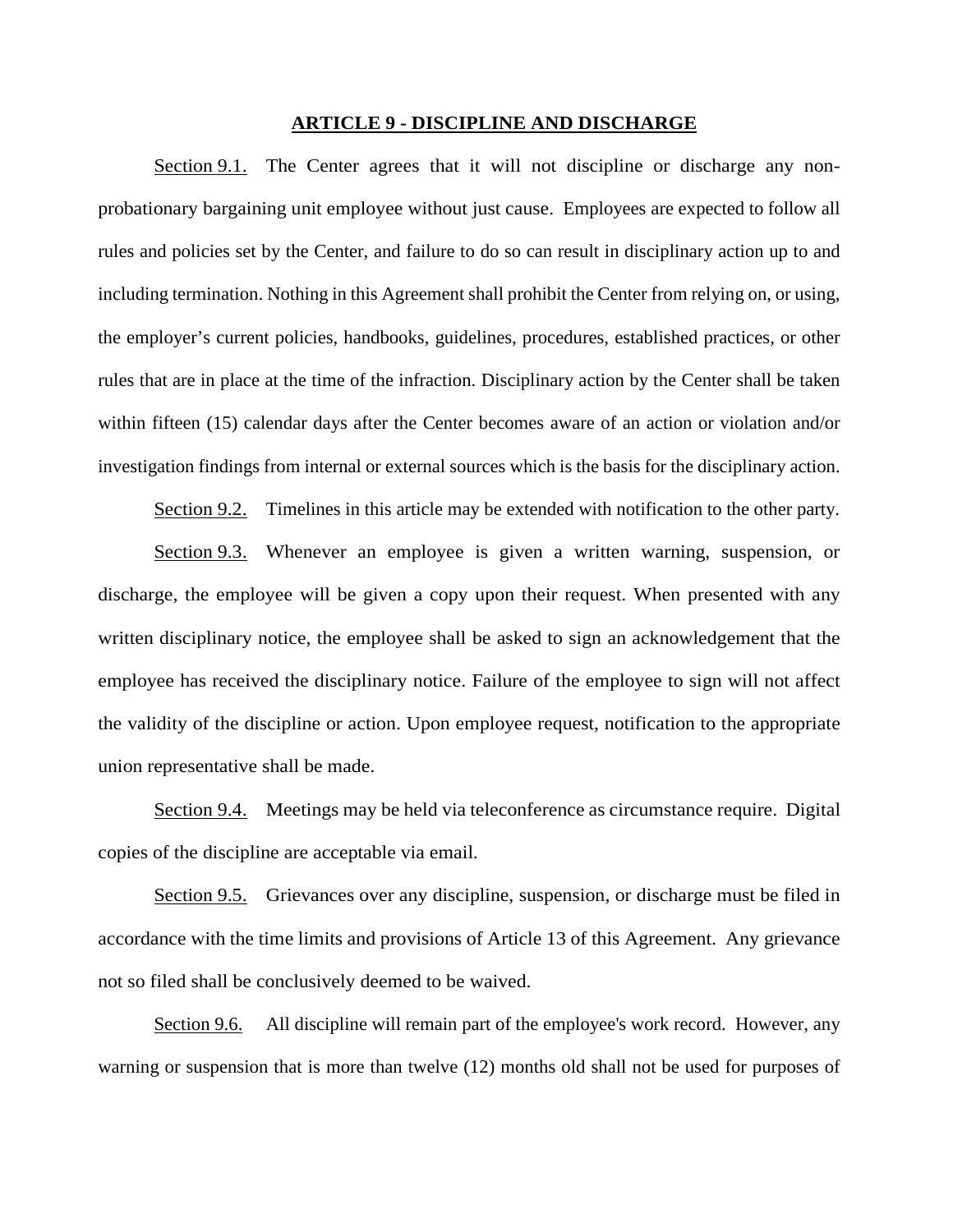progressive discipline if the employee has remained free of all discipline during the twelve (12) months following the issuance of the discipline.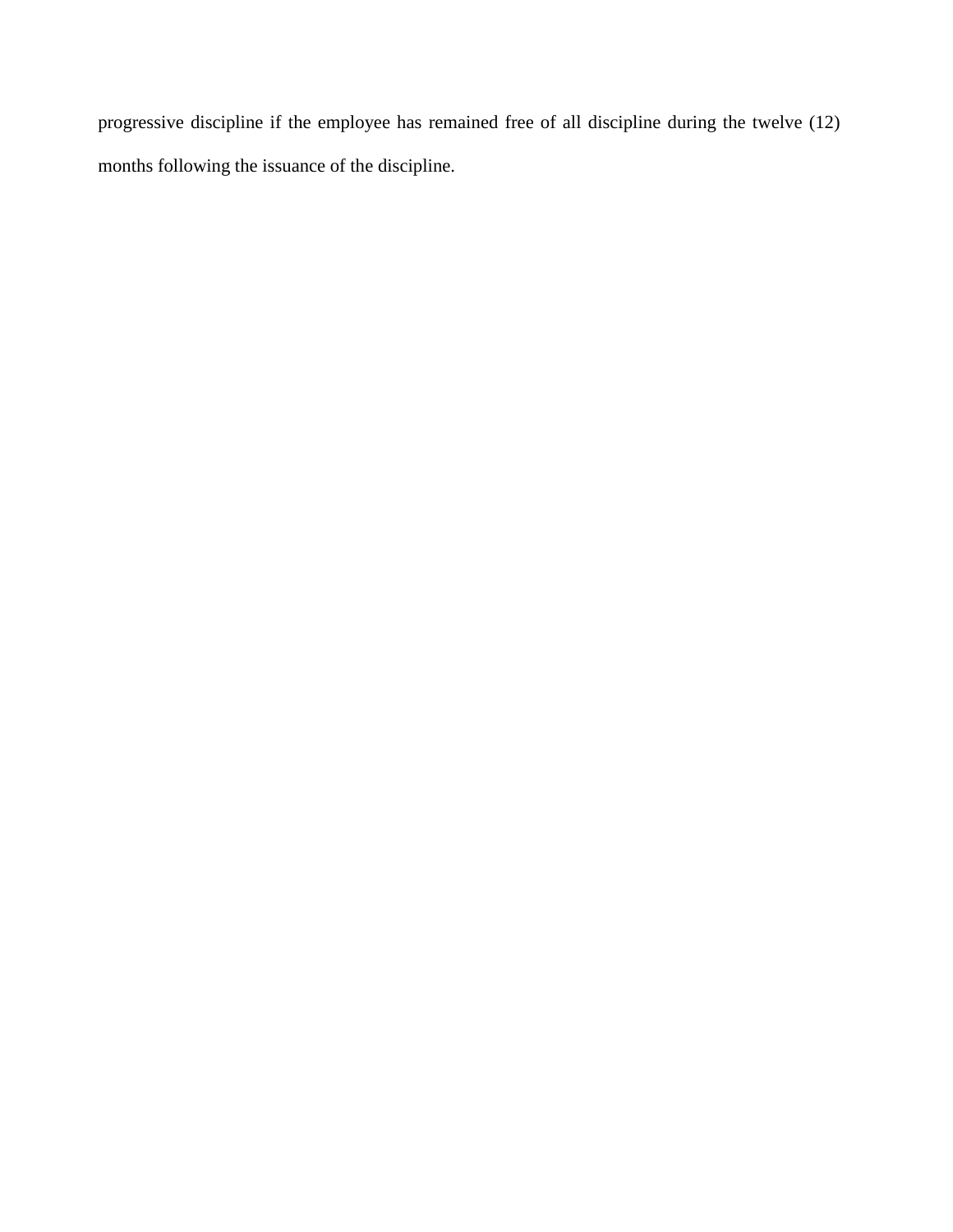## **ARTICLE 10 - HOURS OF WORK AND OVERTIME**

Section 10.1. The provisions of this Article are intended to provide the basis for calculating overtime pay and shall not be construed as a guarantee of hours of work per day or days of work per week, or pay in lieu thereof, or as a limitation upon the maximum hours per day or per week which may be required.

Section 10.2. The work day and the work week schedules shall be determined by the Center. Employees are required to work all hours and days for which they are scheduled, unless (a) they are notified of a schedule change, or (b) they receive express approval in advance from an authorized supervisor to deviate from the posted schedule.

Section 10.3. Employees shall be required to accurately record and verify the time they actually work in any manner directed by the Center.

Section 10.4. Time and one-half the employee's regular straight time hourly rate shall be paid for all hours worked in excess of 40 hours in a work week.

Section 10.5. The workweek for payroll purposes shall commence 7:00 a.m. Sunday and shall end 7:00 a.m. the following Sunday.

Section 10.6. Pay for time not worked shall not be counted as hours worked when calculating over time hours. There shall be no pyramiding or duplication of overtime pay.

Section 10.7. The Employer shall attempt to assign overtime on a voluntary basis. However, employees may be expected to perform any reasonable amount of overtime work assigned to them. In such case, the Employer will attempt to assign overtime work to the employees who are immediately available when the need for overtime occurs and who normally and customarily perform the work involved, except that in cases of emergency the Employer may assign the overtime work to any employees capable of performing the work. In the event that an employee for any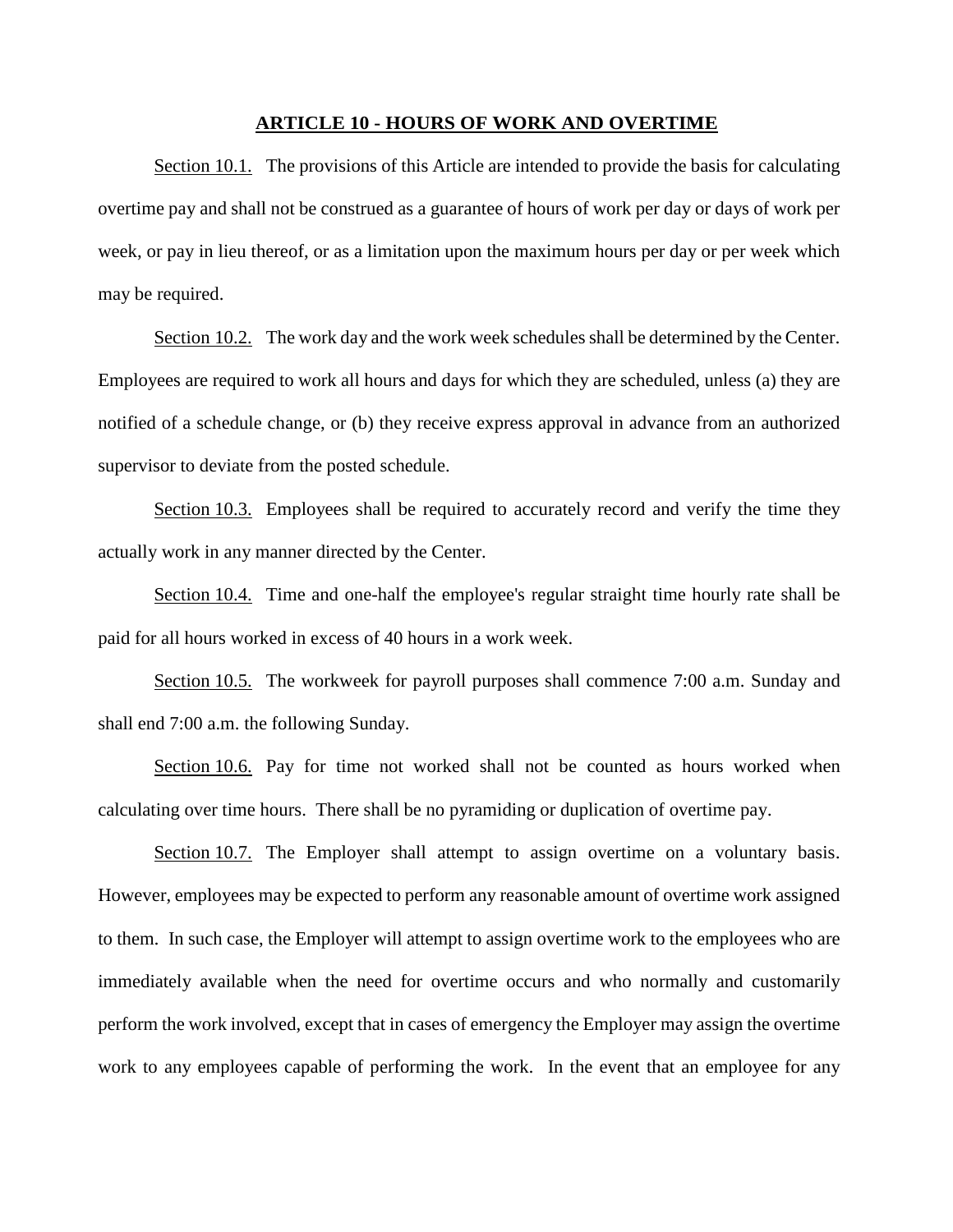reason does not receive a fair share of overtime, he/she shall not be entitled to payment for overtime not worked, but the Employer will, when the matter is called to its attention, give preference to such employee with respect to future overtime assignments until a reasonably fair balance in the overtime distribution is re-established.

Notwithstanding any other provision of this Agreement, no employee may refuse to remain and perform work until they have been replaced and they have been relieved by their supervisor. Leaving the job without having been replaced shall be just cause for termination and will be considered patient abandonment. During emergency situations, employees may be mandated to report for work.

## Section 10.8.

- (a) An employee who is scheduled to work six (6) continuous hours or more shall be provided an unpaid meal period of thirty (30) minutes, no later than five (5) hours after the employee begins work. The meal period shall be an uninterrupted meal period during which no work is to be performed. However, if a workrelated emergency prevents an uninterrupted meal period, the employee must inform the supervisor immediately and follow whatever procedures they are instructed to follow to assure compliance with the law. In the event a meal period is interrupted and the employee receives less than a 20-minute uninterrupted meal period, the employee shall be paid for the entire meal period, or shall be given an additional meal period.
- (b) Any employee who is scheduled to work more than four (4) continuous hours shall receive at least one (1) continuous fifteen (15) minute break. Employees will inform their supervisor when leaving for break.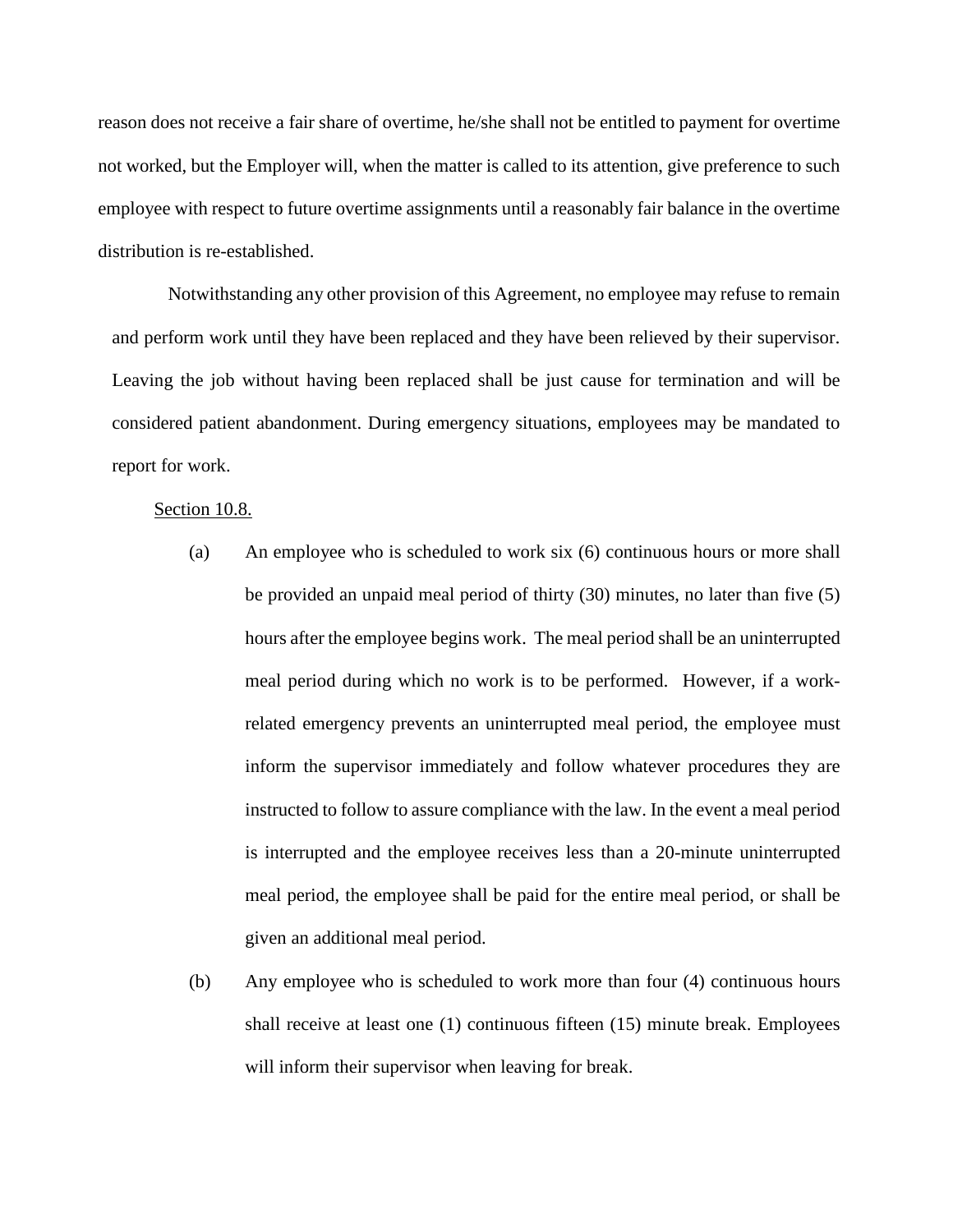(c) Meal period and/or breaks may not be combined together or added to the start or the end of a shift. Meal periods and breaks will be scheduled by the appropriate supervisor to assure continuity of care to resident.

Section 10.9. In the event the Employer has difficulty scheduling weekend work, the Employer may seek volunteers. If the Employer cannot readily obtain sufficient volunteers, the Employer may require employees to work such weekends on the basis of reverse seniority, starting first with the least senior employee who has the ability to perform the available work. No employee shall be required to work more than two (2) consecutive weekends except in case of absenteeism, where there is an emergency, or where the employee has previously volunteered for such weekend work. Any employee who does not perform work on a scheduled weekend may be required to work a "make up" weekend at the Center's discretion. In case of emergency or pandemic, facility may, as a last resort, mandate hours which may be outside of above mentioned guidelines.

Section 10.10. Work Schedules. Work schedules shall be posted no later than seven (7) calendar days prior to the start of the next schedule. Where changes in work schedules are made, the Employer will provide reasonable notice to the employee or employees affected by the changes with due regard to the Employer's problems created by absenteeism, emergencies, and legal obligations regarding staffing levels.

All requests for particular days off shall be made as far in advance as possible, but not later than 21 calendar days prior to the posting of the schedule containing the requested day off. The Employer will attempt to grant such requests by seniority and ability to perform the job required. The employer will attempt to grant such requests by seniority, but the employer shall have the right to limit numbers of employees that take time off in order to maintain proper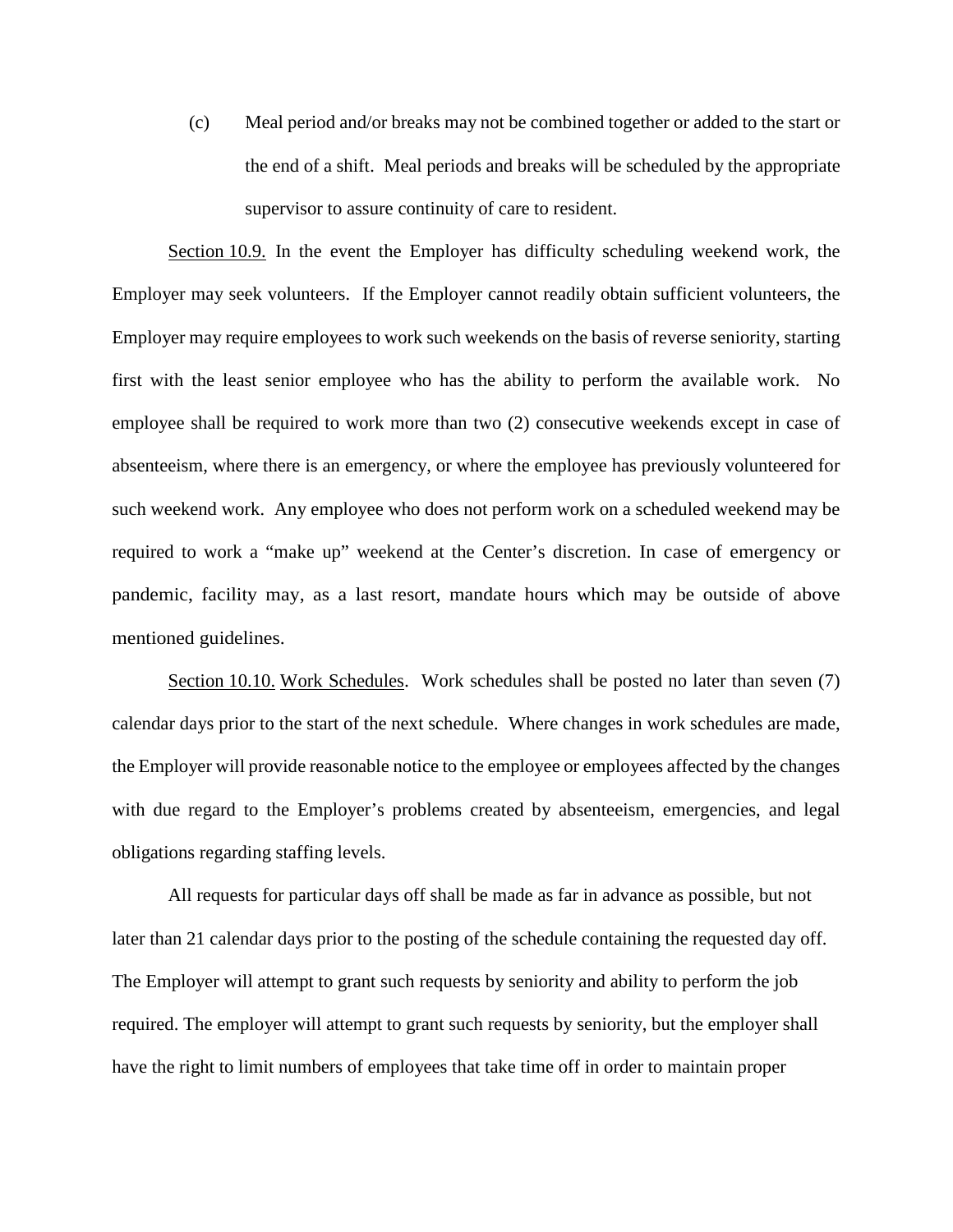resident care, as determined in the sole discretion of the employer. All requests shall be in writing by the employees, and copies shall be given to the Administrator or his/her designee. A copy of approval shall be provided to the employee, and cannot be changed except by mutual agreement between the employee and the Administrator or his/her designee.

Section 10.11. Except as otherwise provided herein, an employee shall be paid only for hours actually worked. Any employee who arrives at his work area after his scheduled starting time shall be considered tardy. Employees are required to report to their work stations, ready to work, at the time designated on their work schedule, and to remain at their work stations until completion of their scheduled work hours, unless excused by their supervisors. Excessive violations of this Section may result in disciplinary action(s) up to and including termination.

Section 10.12. An employee who is more than one (1) hour late without having notified the Center may be sent home for that day without pay. If the employee is sent home, the entire day will be regarded as an unexcused absence.

Section 10.13. An employee called to come to work to fill in on a shift will be allowed two (2) hours to report in. If the employee does not report in within the two (2) hours, he/she may be sent back home. If the employee reports to work within the first two hours of the shift, he/she shall be paid for the whole shift provided the employee works the remainder of the shift from the time the employee reported for work.

Section 10.14. Employees will be paid bi-weekly.

Section 10.15. Low Census.

Low census is defined as a decline in resident census resulting in a temporary staff decrease. Employees will be given 24-hour notice in the event that staffing needs to be adjusted.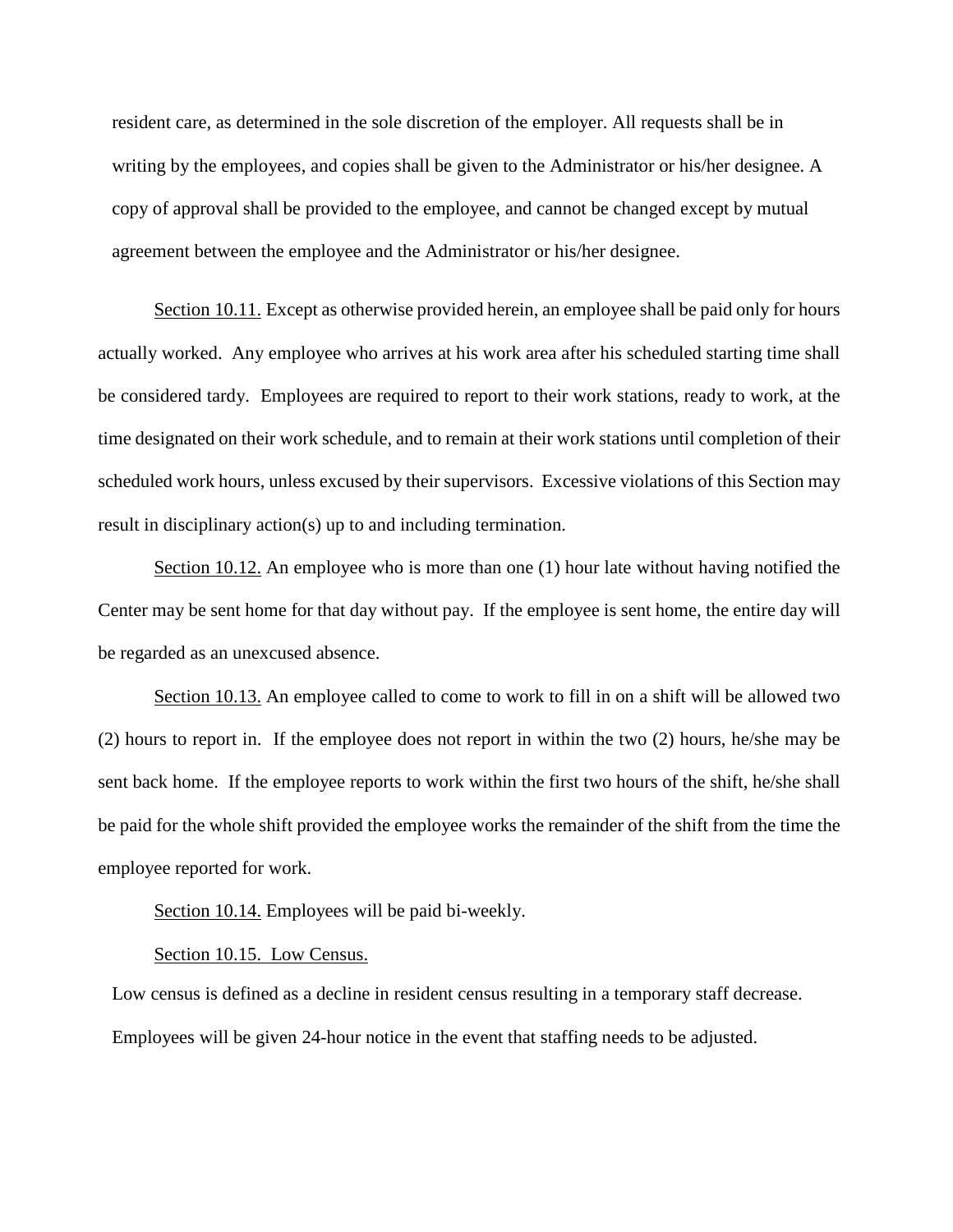During periods of low census, the Employer will assign low census to nurses and or CNAs in the following order:

Agency (personnel employed on a day-to-day basis);

Volunteers;

Employees working in overtime.

Regular part-time employees working above their assigned FTE status;

Full-time and part-time employees who are making up low census days from earlier in the pay period;

Full-time or part-time employees in accordance with the low census rotation.

In the event there are no volunteers, the Employer will assign and rotate mandatory low census equitably among all employees within the affected department on the affected shift, providing skill, competence, ability and availability are not considered to be overriding factors in the opinion of the Employer. Each Department will have a seniority roster by shift. If the employee is not available by telephone on their mandatory low census rotation turn, and reports to work without checking census status, upon reporting for work the employee may be low censused without pay. Each employee is responsible for knowing their position on the low census roster. All low census hours taken shall count toward the accrual of benefits. Vacation benefits may be used on a low census day to substitute for the loss of salary. An employee who is placed on low census will be allowed to fill another open shift provided the replacement shift is in the same pay period and will not result in additional overtime. All records of low census will be maintained by the department manager.

If census should increase and a need to add additional staff, the low censused employees will be given first opportunity to fill the need.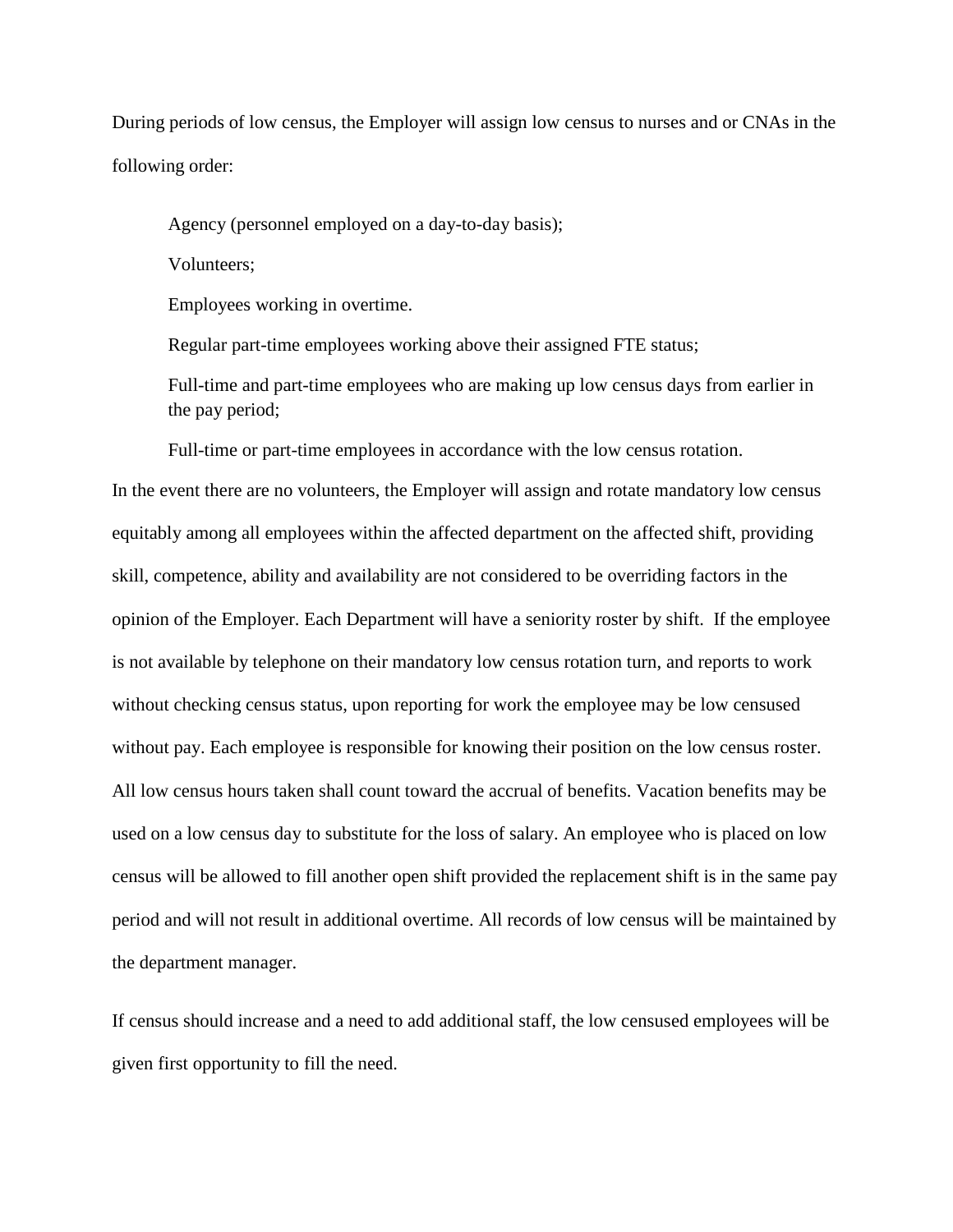If a nurse or CNA is inadvertently low censused out of turn, the mistake will be remedied on the next rotation or as soon as possible.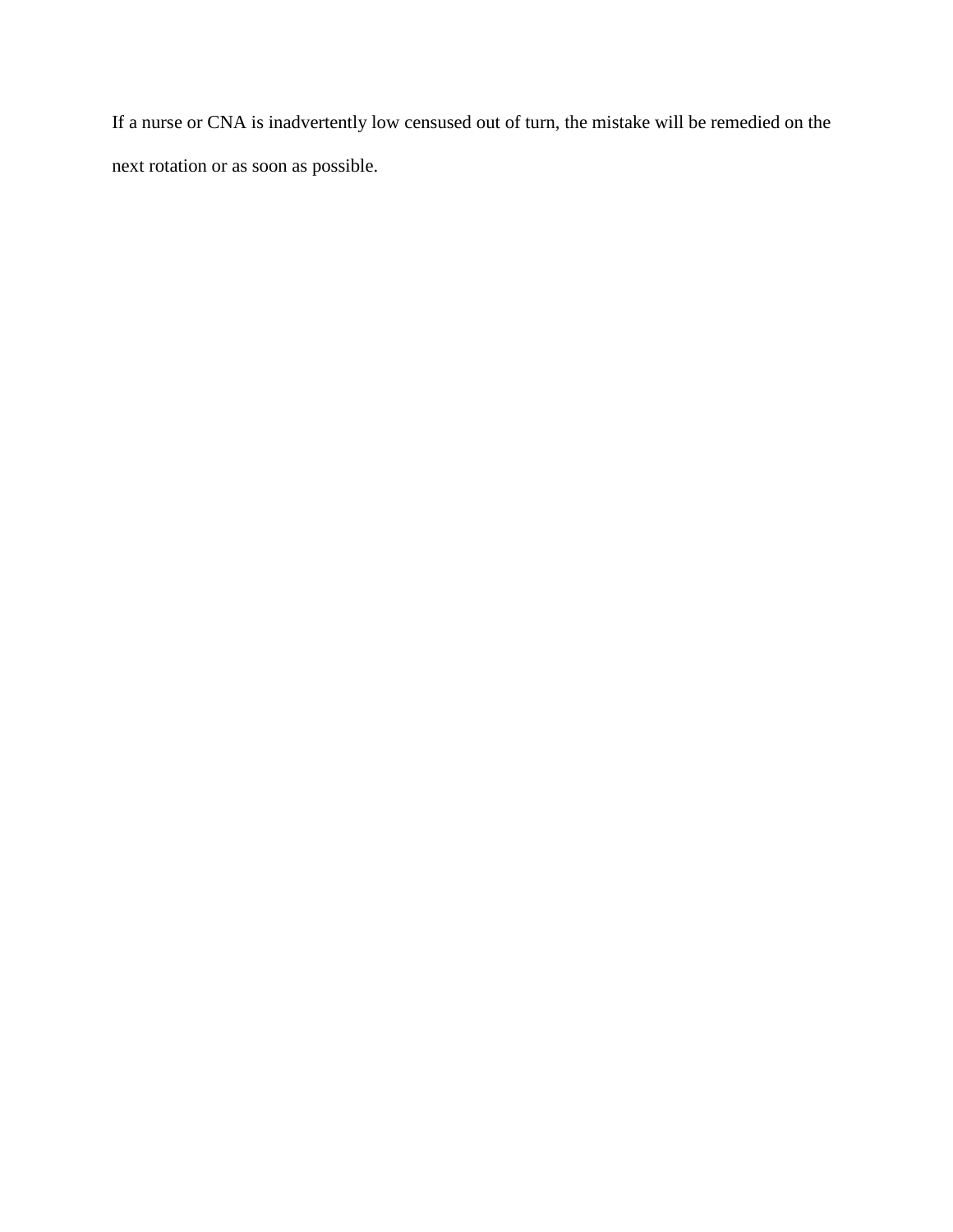#### **ARTICLE 11 - LEAVES OF ABSENCE**

Section 11.1. All requests for leaves of absence must be in writing and submitted to the employee's immediate supervisor. All requests should include the reason for the leave, the date the leave is to begin, and the date the employee expects to return to work.

Section 11.2. Any employee who while on leave of absence accepts employment with another employer, or goes into business for himself or herself, is subject to discharge for cause.

Section 11.3. In the case of illness or injury leave, the employee must use all accumulated sick days and exhaust any unused vacation as part of the leave of absence. Any leave granted under this Article because of the birth or placement of a child, because of the serious health condition of the employee or because the employee must care for a spouse, child or parent with a serious health condition shall be considered leave under the Family and Medical Leave Act ("FMLA"), and the Center require**s** the employee to provide certification of a serious health condition pursuant to the FMLA.

Section 11.4. Employees returning to work from a leave of absence due to illness or injury may be required present a fitness for duty certificate from the employee's health care provider confirming that the employee may resume his or her work responsibilities. The certificate must specifically address the employee's ability to perform the essential functions of his or her position. The certificate must be received by the Center prior to the employee being permitted to return to work.

Section 11.5. Military leaves of absence and the re-employment rights of employees who serve on the Armed Forces of the United States will be determined on the basis of applicable federal or state law.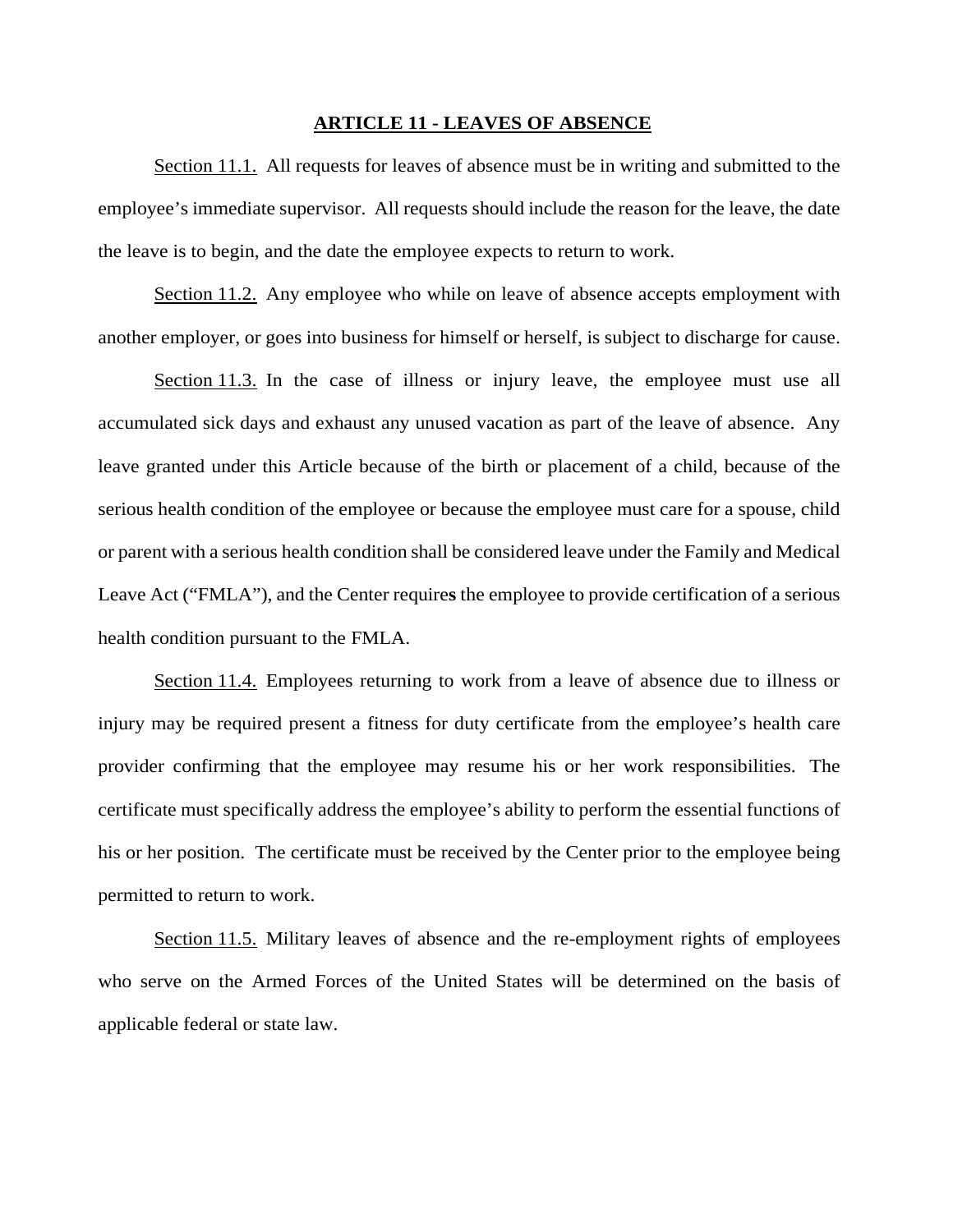## **ARTICLE 12 - JURY DUTY**

Section 12.1 Any employee called as a juror will be granted excused absence with pay for time lost provided that when the employee receives his/her check for duty payment or witness fees he endorses it to and remits the same to the Facility. Jury duty pay is capped at seven (7) days for hourly employees for missed, scheduled work days. While on jury duty, employees schedule shall be converted to day shift.

Employees must notify, and present written evidence, to their supervisor of the jury duty summons or witness subpoena as soon as possible so that the supervisor may make arrangements during their absence. Employees are expected to report for work whenever the court schedule permits, or upon termination of their jury obligations.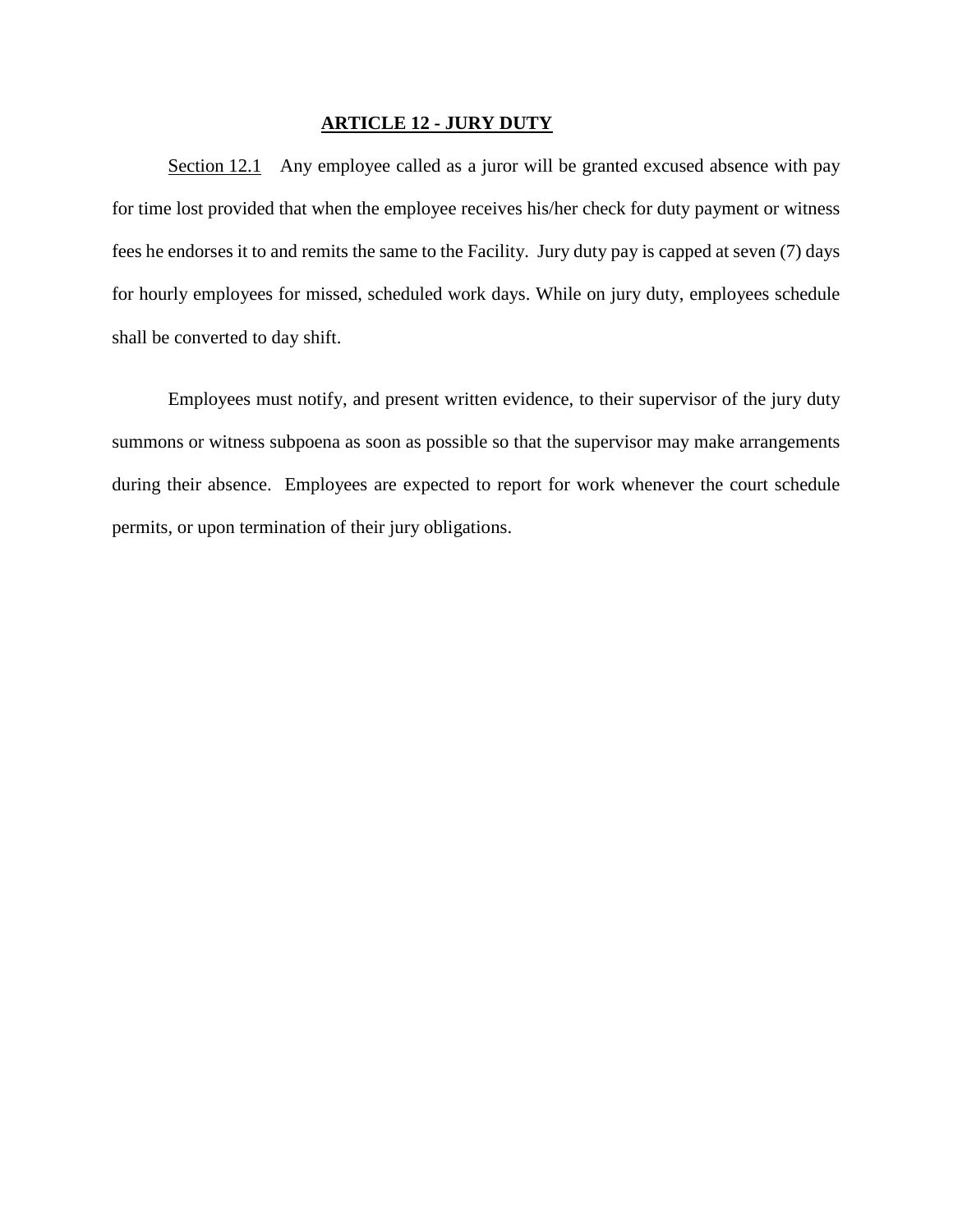## **ARTICLE 13 - GRIEVANCE AND ARBITRATION PROCEDURE**

Section 13.1. The Center and the Union recognize the mutual benefits resolving disputes over the interpretation or application of this Agreement in a prompt and orderly fashion to maintain harmonious relations and optimum resident care. Toward that objective, the parties agree that all differences, disputes, and grievances that may arise between the employees, the Union, and the Employer during the term of this Agreement involving interpretation or application of this Agreement shall be taken up in the manner set forth below. If any employee or group of employees feel that any rule, policy, instruction, or order of a supervisor is improper, that employee or group of employees shall comply with the rule, policy, instruction or order. The employee may thereafter file a grievance under the grievance procedure provided in this Agreement.

Section 13.2. Grievances must be filed and processed in the following manner:

- STEP 1. Between the aggrieved employee and/or the Steward and the employee's Department Head. The employee or the Union must raise a grievance within seven (7) calendar days after the occurrence or event giving rise to the grievance. This written grievance shall be signed by the representative, and shall be submitted to the Department Head. Within seven (7) calendar days after receipt of the grievance, the Department Head shall meet with the union representative. The Department Head shall issue a written response to the grievance within seven (7) calendar days.
- STEP 2. If the response of the Department Head is not acceptable to the Union, the grievance shall be presented to the Administrator (or Administrator's designee) in writing, no later than fourteen (14) calendar days after the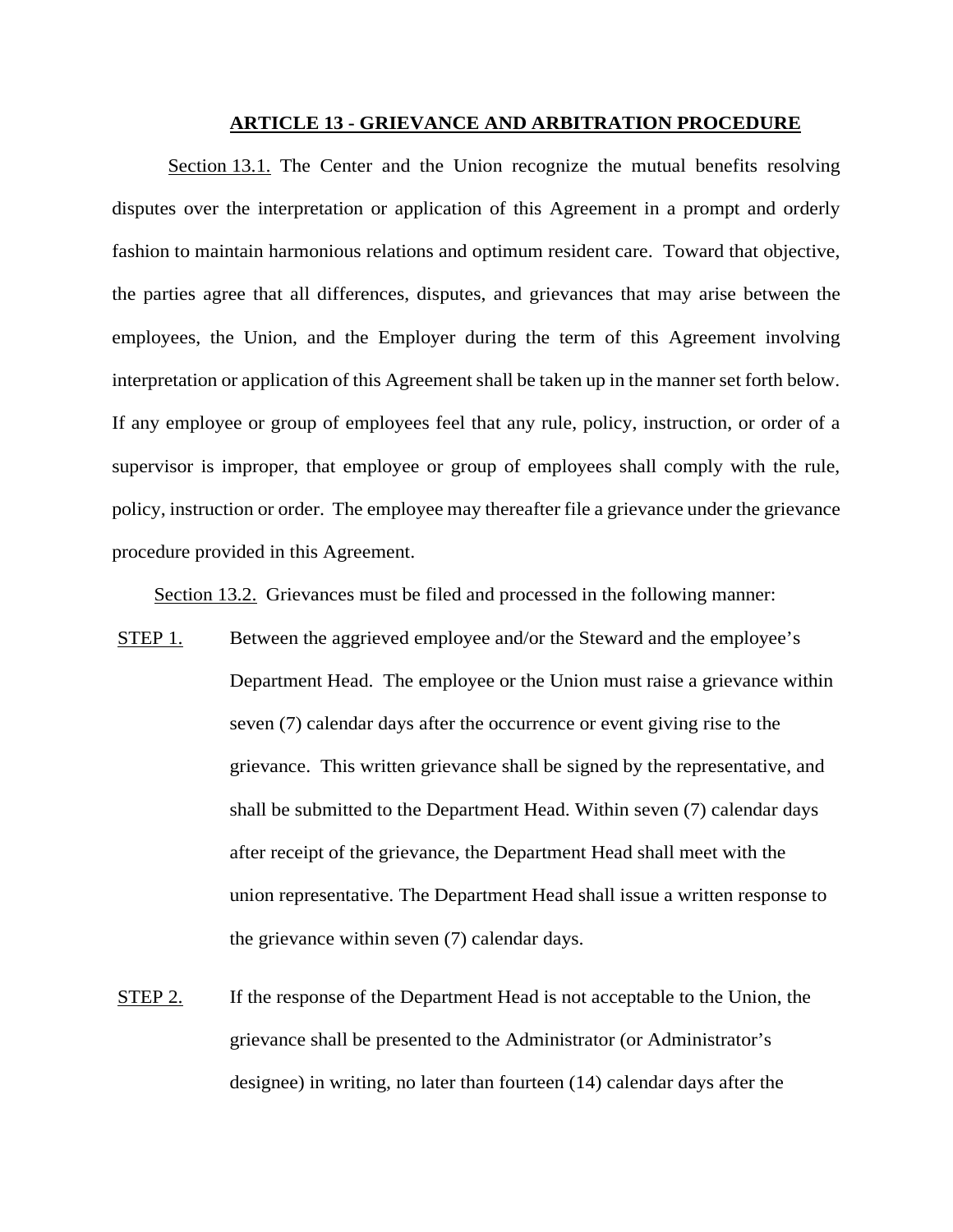Department Head response. The Administrator (or designee) shall meet with the Union Representative within fourteen (14) calendar days of receipt of the grievance to attempt to resolve the grievance. This time frame may be extended up to thirty (30) days with mutual agreement of the Employer and Union. Thereafter, the Administrator shall endeavor to provide an answer to the grievance within fourteen (14) calendar days of the meeting. If the Administrator denies the grievance or does not provide a written response within fourteen (14) calendar days of the meeting, the Union may appeal to the Governing Body (also known as the Center's Owners), provided such appeal is received by the Governing Body within fourteen (14) calendar days of the date of the Administrator's answer in Step 2, or within fourteen (14) calendar days of the date the Administrator's answer was to be provided.

STEP 3. The Governing Body shall endeavor to answer the grievance in writing within fourteen (14) calendar days of receipt of the appeal. If the answer is unacceptable to the Union or if the Governing Body does not provide a written answer within fourteen (14) calendar days of such appeal, the Union may appeal the grievance to arbitration in strict accordance with the provisions of Section 13.5, below.

Section 13.3.Grievances involving the discharge or suspension of any bargaining unit employee must be filed in writing at Step 2 with the Administrator. To be timely, such grievance must be filed within seven (7) calendar days of the date the employee became aware of the discharge or suspension.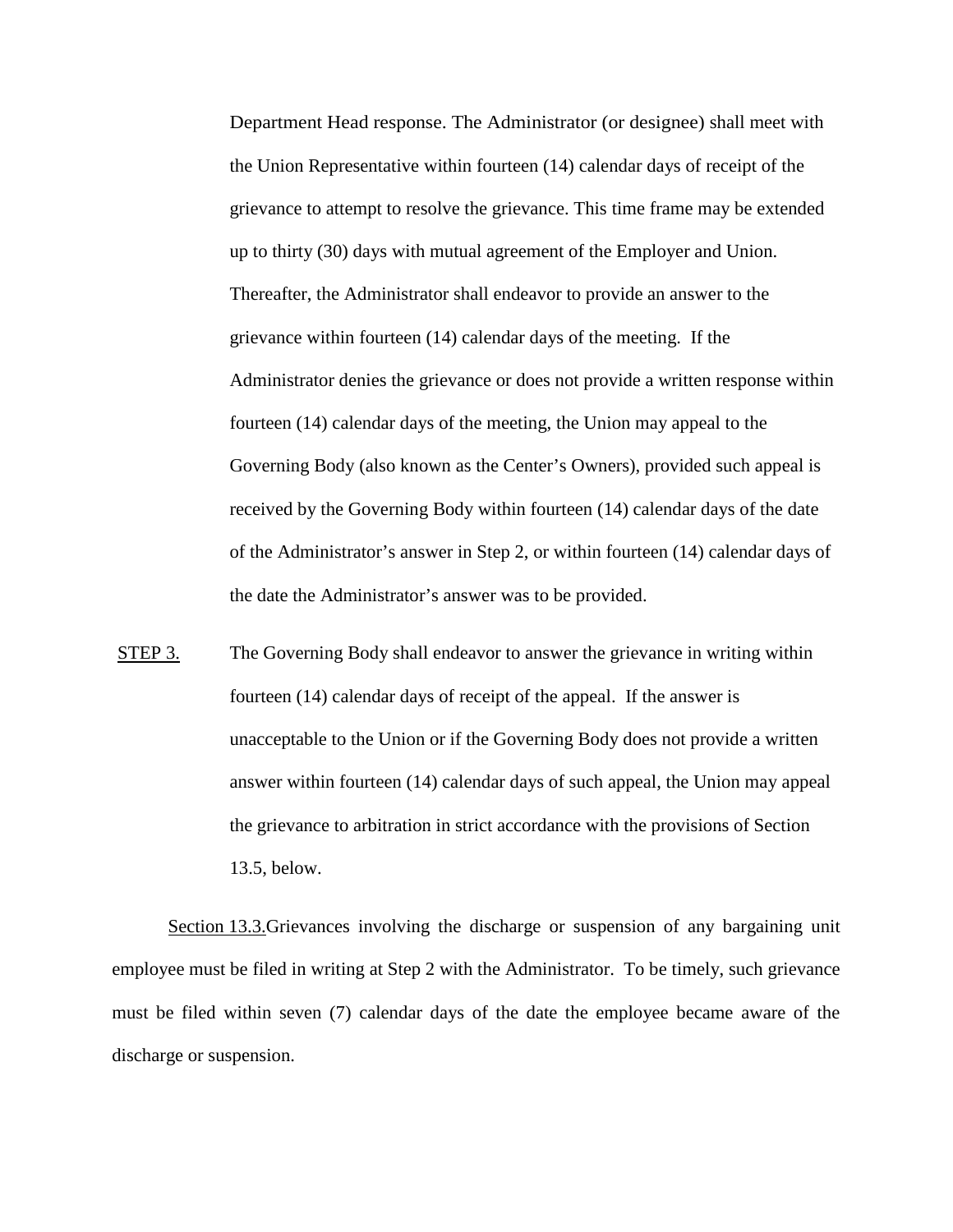Section 13.4. All written grievances must contain the following information: (a) the name of the grievant or grievants, (b) the act or occurrence complained of, (c) the date of said act or occurrence, (d) the specific contract provision or provisions alleged to have been violated, (e) the specific manner in which it is believed those provisions were violated, (f) the relief sought, and (g) any other information relevant to the prompt investigation and resolution of the grievance.

Section 13.5. Arbitration. If any grievance is not resolved in the manner set forth above, then any such grievance timely and properly processed through the above procedure may be appealed to arbitration by the Union by giving written notice of its desire to arbitrate. Such notice must be received by the Administrator within fourteen (14) calendar days of the date the Employer's answer in Step 3 was due.

If the grievance is submitted to Arbitration, the Arbitrator shall be selected by agreement between the Employer and the Union. When the parties fail to agree upon an Arbitrator within five (5) working days after the written notice of the Union's desire to arbitrate, the following selection process shall occur:

The Union shall request in writing (with a copy to the Administrator) the Federal Mediation and Conciliation Service to submit a panel of seven (7) arbitrators, all of whom are members of the National Academy of Arbitrators, and from Illinois. Such request must be made within seven (7) calendar days of the date the demand for arbitration is sent to the Employer. The parties shall select the Arbitrator from that list by alternately striking the names until one name remains. Each party shall have the right to reject one entire panel. Separate grievances may not be joined in a single arbitration except by mutual agreement of the parties.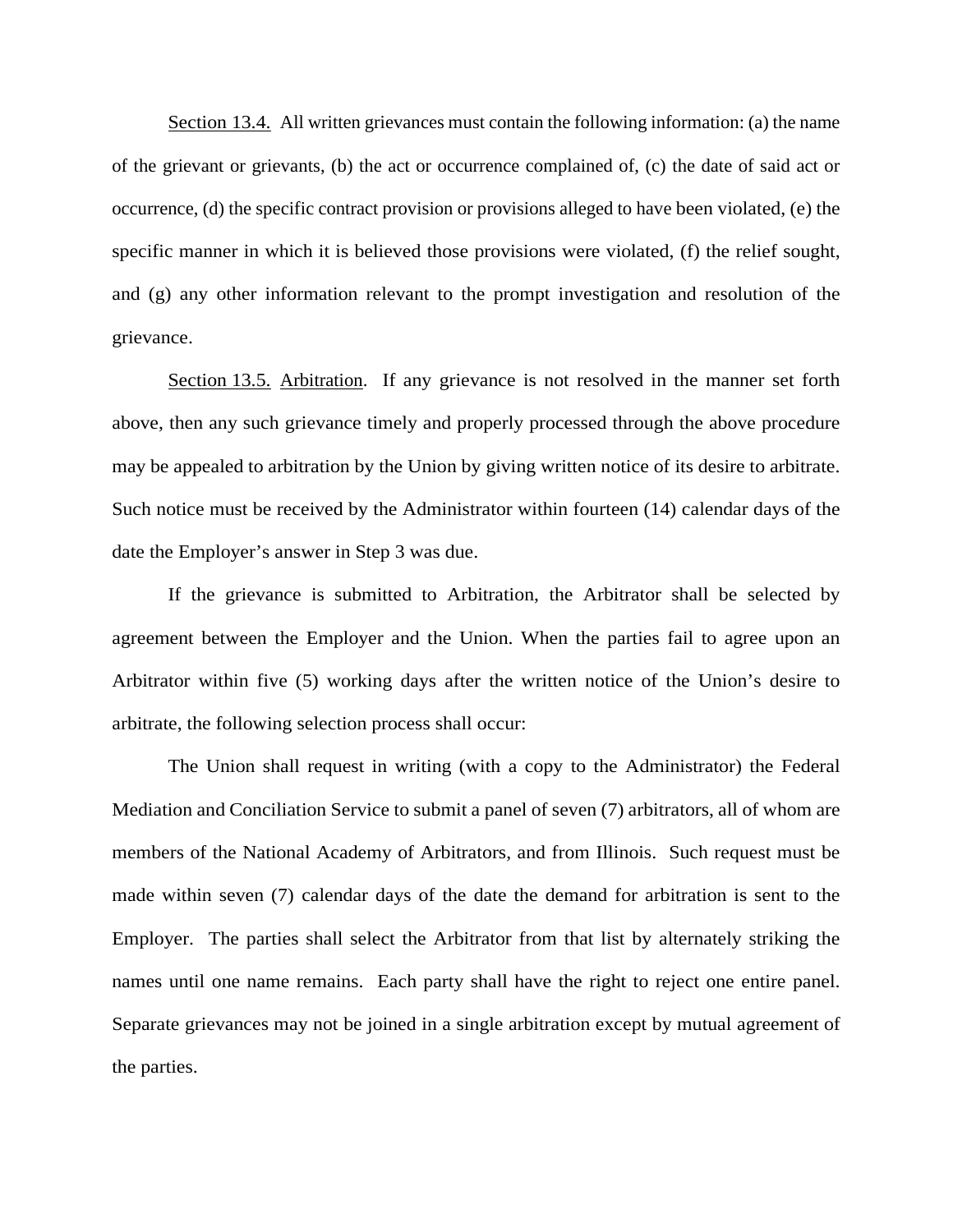The Arbitrator shall be bound by the express provisions of this Agreement and shall not have the power to add to or subtract from or modify any of the express provisions of this Agreement or create any obligation not expressly contained in this Agreement. The Arbitrator's decision consistent with this authority shall be final and binding on the Employer, the Union, and the employees. The cost of arbitration shall be shared equally by the Employer and the Union. Such costs shall include the filing fee, if any, the Arbitrator's fee and expenses, transcript, and place of holding the hearing. Each party shall be responsible for compensating its own representatives.

In the event any back pay award is determined to be appropriate, any interim earnings (other than earnings from secondary employment held prior to discharge or suspension and in an amount consistent with the prior level of employment) or unemployment compensation received by the employee shall be deducted from the amount due. No monetary remedy for any grievances shall be awarded for a period earlier than thirty (30) calendar days prior to the filing of the grievance, unless the grievance asserts the failure to pay earned wages and/or benefits. Pending final disposition by the Arbitrator, the Employer shall have the right to request verification of interim earnings and/or unemployment compensation received by the employee.

The time limits set forth in this Article, including the time limits for demanding a panel of arbitrators from the FMCS, are "of the essence" and cannot be waived or extended except by written agreement of both parties to a specific date.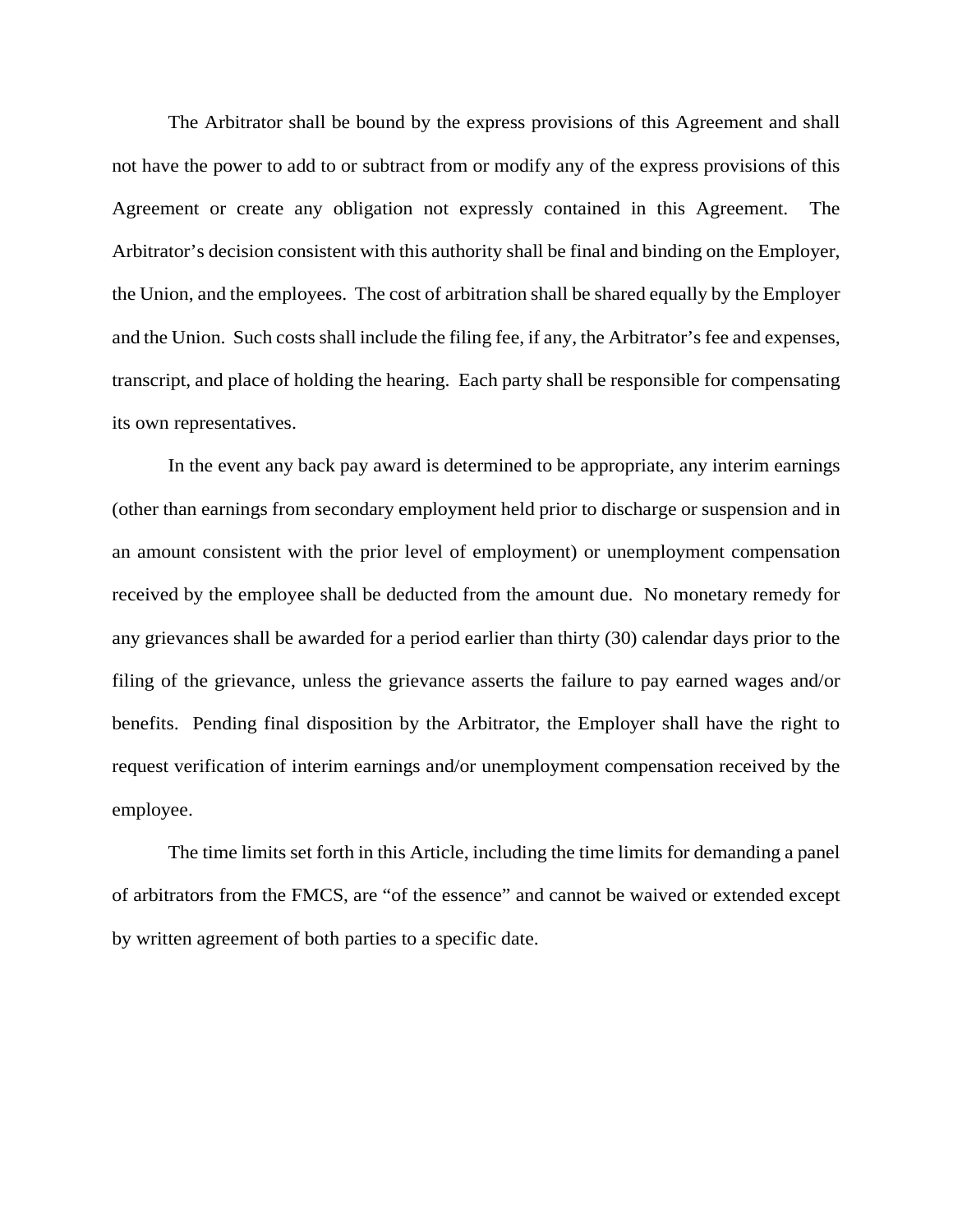Section 13.6. In the event any grievance is taken to arbitration, the Arbitrator shall not consider as prejudicial or draw any adverse inference from the failure of a resident, or relative or guest of the resident, to appear at the hearing.

Section 13.7. Grievances may be withdrawn at any time by agreement of the parties. If the parties agree in writing, the withdrawal of a grievance shall set no precedent for future practices or grievances.

Section 13.8 The Union may request from the Employer copies of specific documents relative to the grievance under consideration. Such request shall not be denied so long as:

- 1) The request is made in a timely way giving the employer reasonable time to locate and copy said documents;
- 2) The request does not pertain to documents considered confidential by law or would constitute an unwarranted violation of privacy; or
- 3) The request diminishes or compromises, or has the potential to diminish or compromise, any provision of (a). the Employer's Abuse, Neglect, and Misappropriate of Resident Funds/Items policy, or (b). the Employer's Abuse and Neglect Prevention procedures, including, but not limited to, ensuring reporter anonymity per their request (e.g. employees, residents, visitors, families, vendors, outside community providers, governmental agents) in compliance with State and Federal guidelines and regulations to prevent fear of reprisal.

If concerns regarding confidentiality and/or diminishment of Abuse and Neglect policies

and prevention can be reasonably resolved by redacting documents or obtaining appropriate consents, the requested documents shall be provided subject to approval of the Administrator or appointed designee and their determination if such disclosure is in accordance with resident confidentiality, safety and in compliance with Abuse and Neglect policies.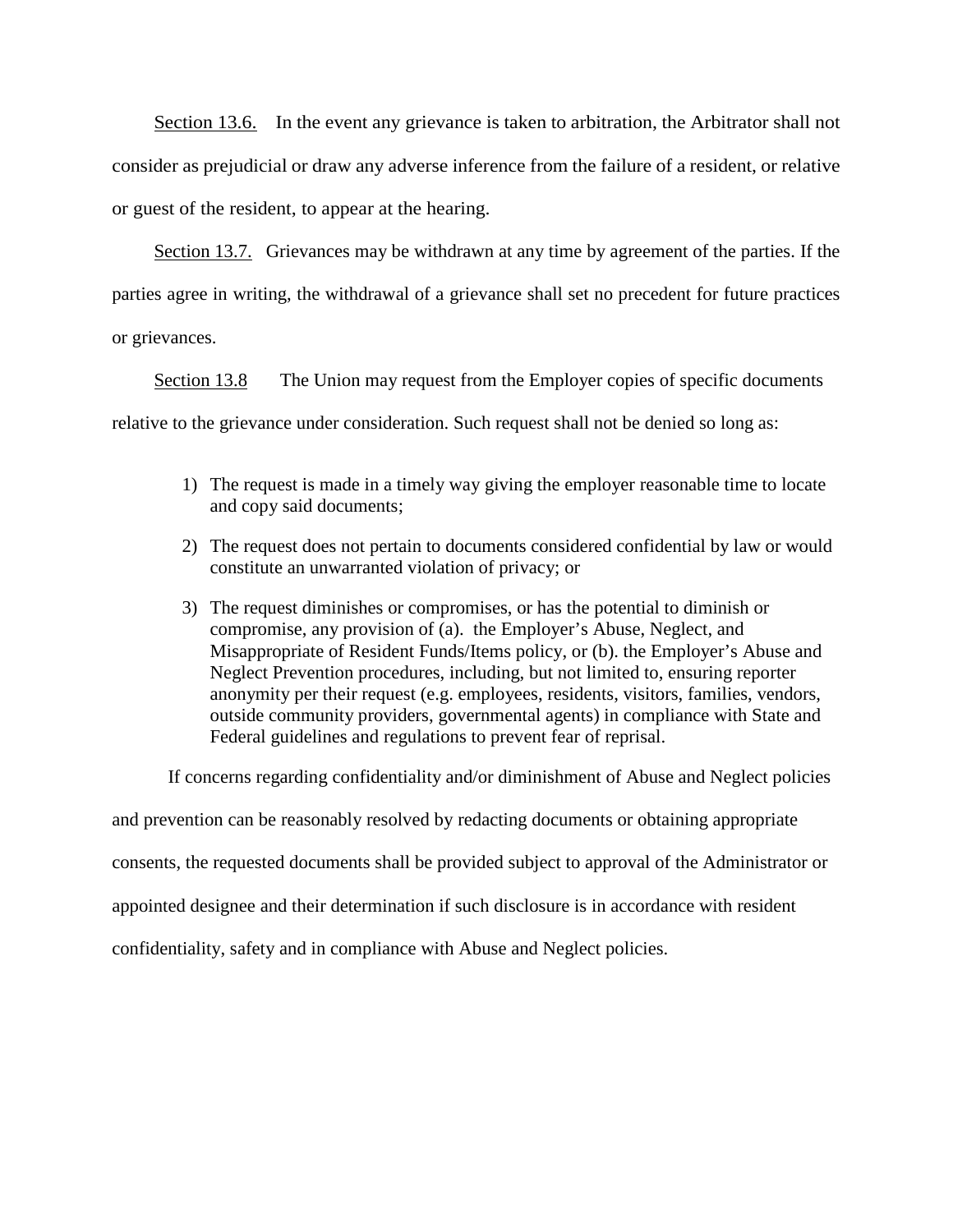# **ARTICLE 14 - BEREAVEMENT LEAVE**

Section 14.1 In the event of death of an employee's family member (parent, spouse, spouse's parent, child, brother, sister, grandparent, grandchild, step child, or foster child), an employee will be granted up to three (3) days leave of absence with full pay to make household adjustments or to attend funeral service. This benefit is available upon completion of the employee's 90-day probation period. The Facility may require the employee to provide evidence of death and relationship.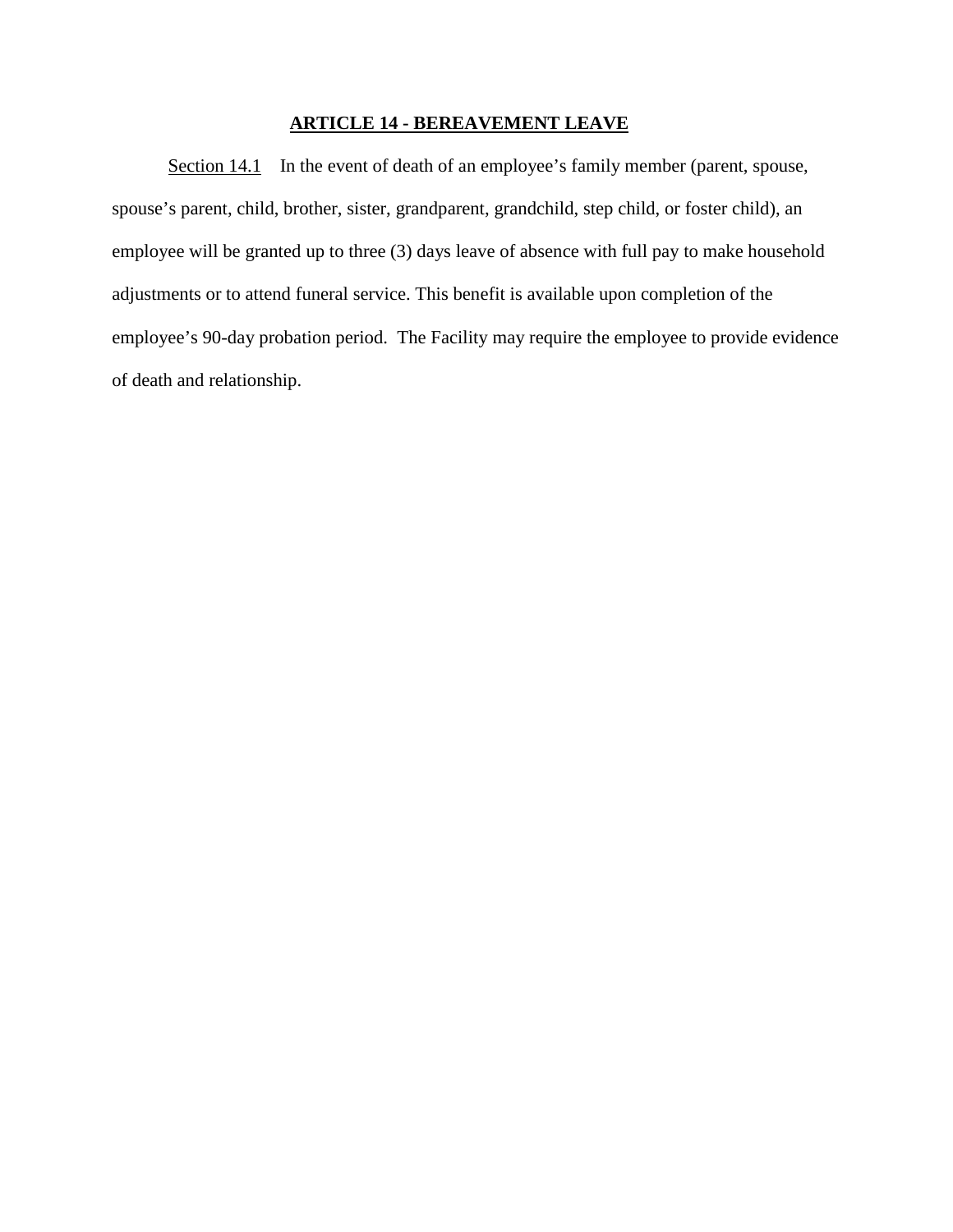## **ARTICLE 15 - HOLIDAYS**

Section 15.1 The Facility recognizes these holidays:

New Year's Day

Memorial Day

July  $4<sup>th</sup>$ 

Labor Day

Thanksgiving Day

Christmas Day

Holiday pay will be calculated as follows: all regular full-time and regular part-time employees shall receive holiday pay based upon their normally scheduled hours. Employees, however, will not be paid more than 8 hours of pay per holiday. Holiday pay will be computed based upon the rate received by the employee as of the time of the Holiday. Employees who regularly work less than twenty (20) hours per week will not receive pay for a holiday not worked.

As the Facility operates 365 days per year, it is necessary for employees to work on designated holidays. To be eligible for holiday pay, the employee must work all of the scheduled day before, and all of the scheduled day after, the holiday.

Employees who work on a holiday shall receive holiday pay plus their regular hourly rate for all hours they work on the holiday. However, any employee assigned to work on a holiday and who does not work will forfeit their holiday pay.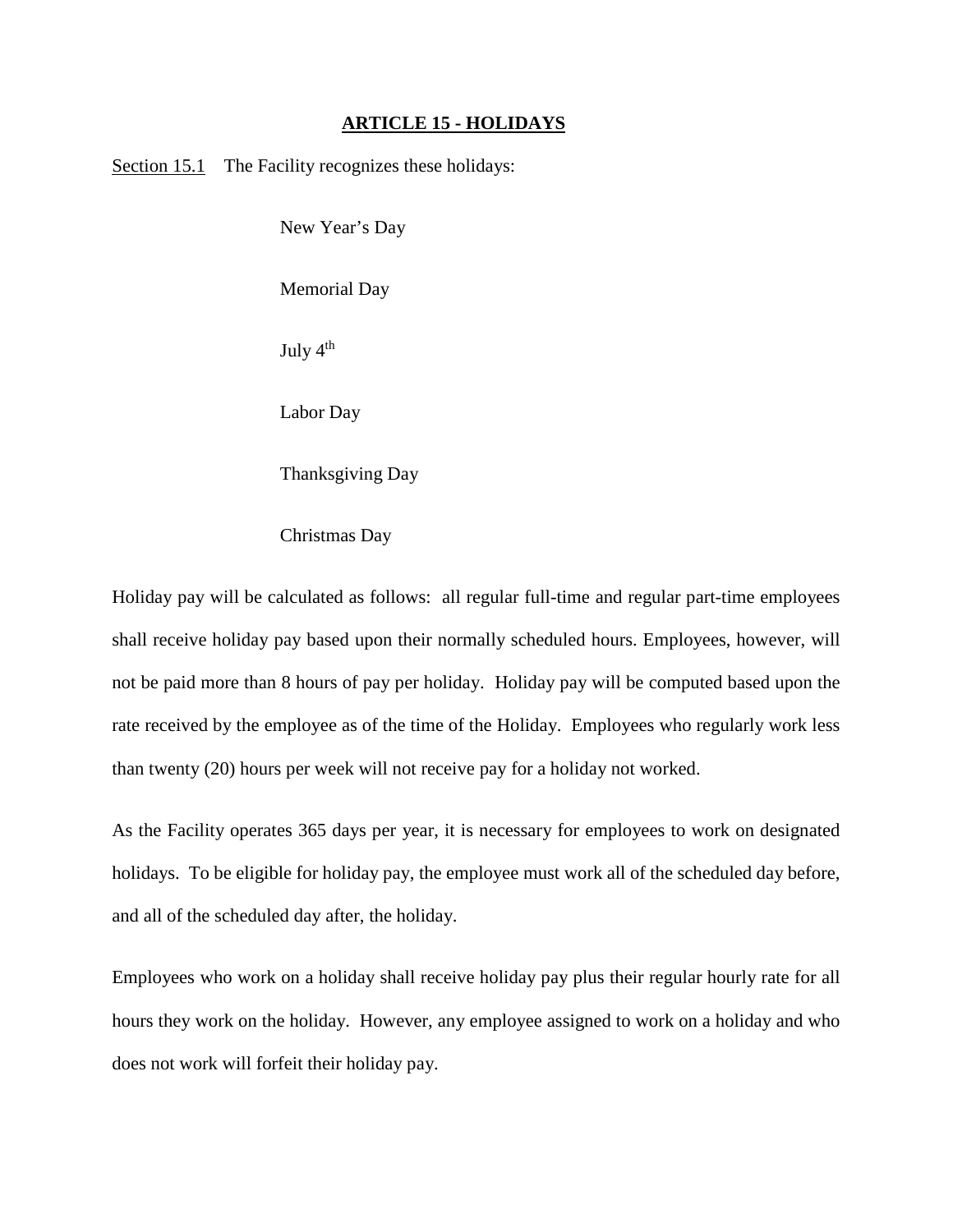Holiday pay, like all other paid time off, is not considered time worked and will not count toward the payment of overtime. In the event the employee is on a scheduled vacation at the time the holiday occurs, the employee will not be charged with using a vacation day on the day of the holiday.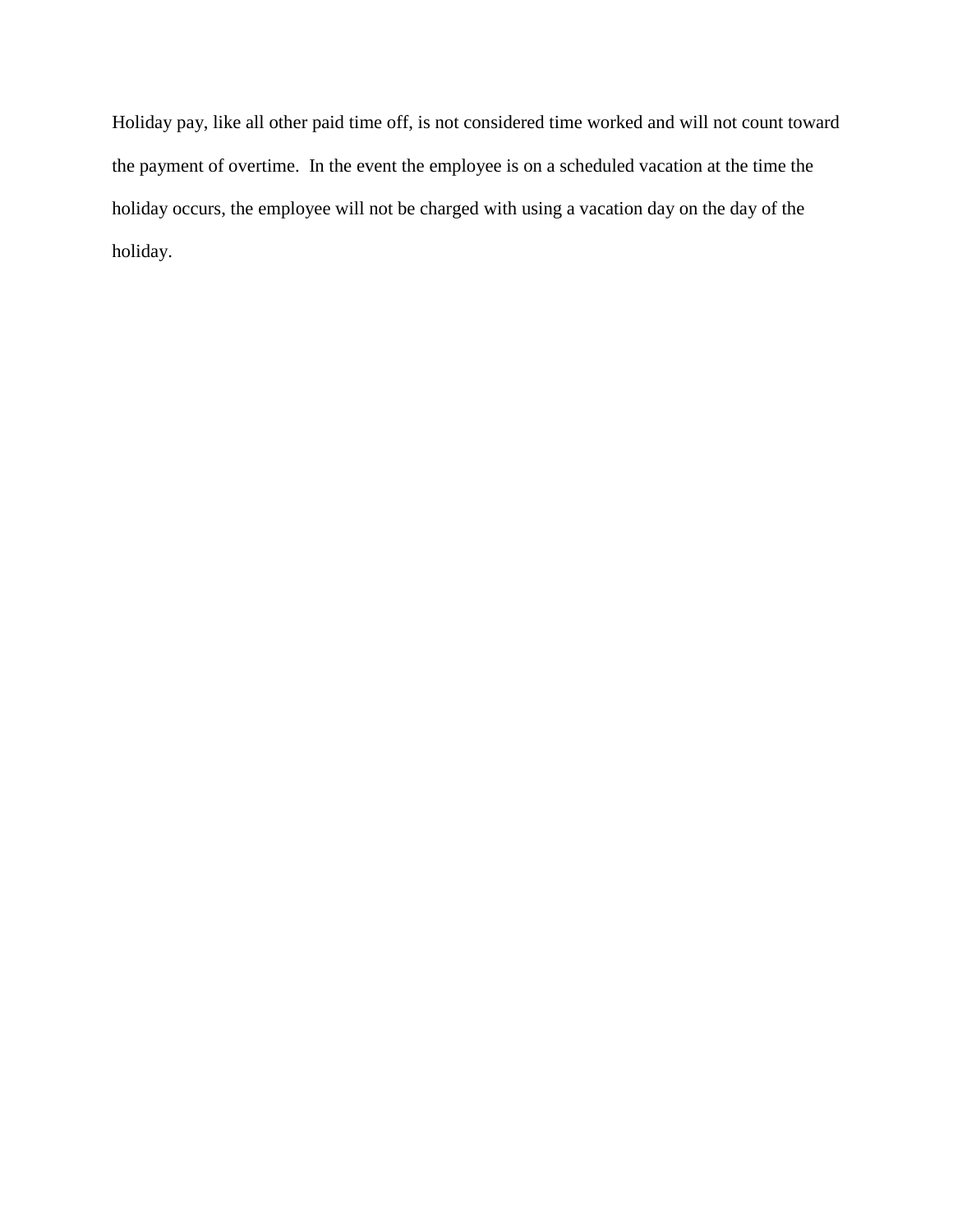#### **VACATIONS**

Section 16.1 Gardenview Manor believes that everyone needs time off to rest, refresh, and reenergize. As such, vacation time is not to be used as a bank. It is to be used to take time off. Therefore, employees must take their vacation during the twelve (12) month period following their vacation eligibility year. Vacation time not used during this period will be forfeited. However, if, within the ninety (90) day period leading up to the employee's subsequent anniversary date, the employee is unable to schedule or take an approved vacation due to the employer's request; and after the employee has demonstrated reasonable effort to take vacation prior to their subsequent anniversary date, the employer may approve a carryover of the unused vacation time for a maximum of ninety (90) days past the subsequent anniversary date.

Section 16.2 Vacation time shall not accrue but will be allocated to the employee's vacation bank upon completion of 12 consecutive months of employment and upon their anniversary date thereafter. Vacation time shall be calculated on the basis of years of service and shall be pro-rated in proportion to total hours worked for the preceding 52 weeks. Employees who do not regularly work a minimum of twenty (20) hours per week are not eligible for vacation benefits.

Full time employees will be allocated vacation in accordance with the following schedule:

5 days per year after 1 year of service (Maximum of forty (40) hours) to be used in the subsequent year.

10 days per year after 2 years of service (Maximum of eighty (80) hours) to be used in the subsequent year.

15 days per year after 8 years of service (Maximum of one hundred twenty (120) hours) to be used in the subsequent year.

20 days per year after 12 years of service (Maximum of one hundred sixty (160) hours) to be used in the subsequent year.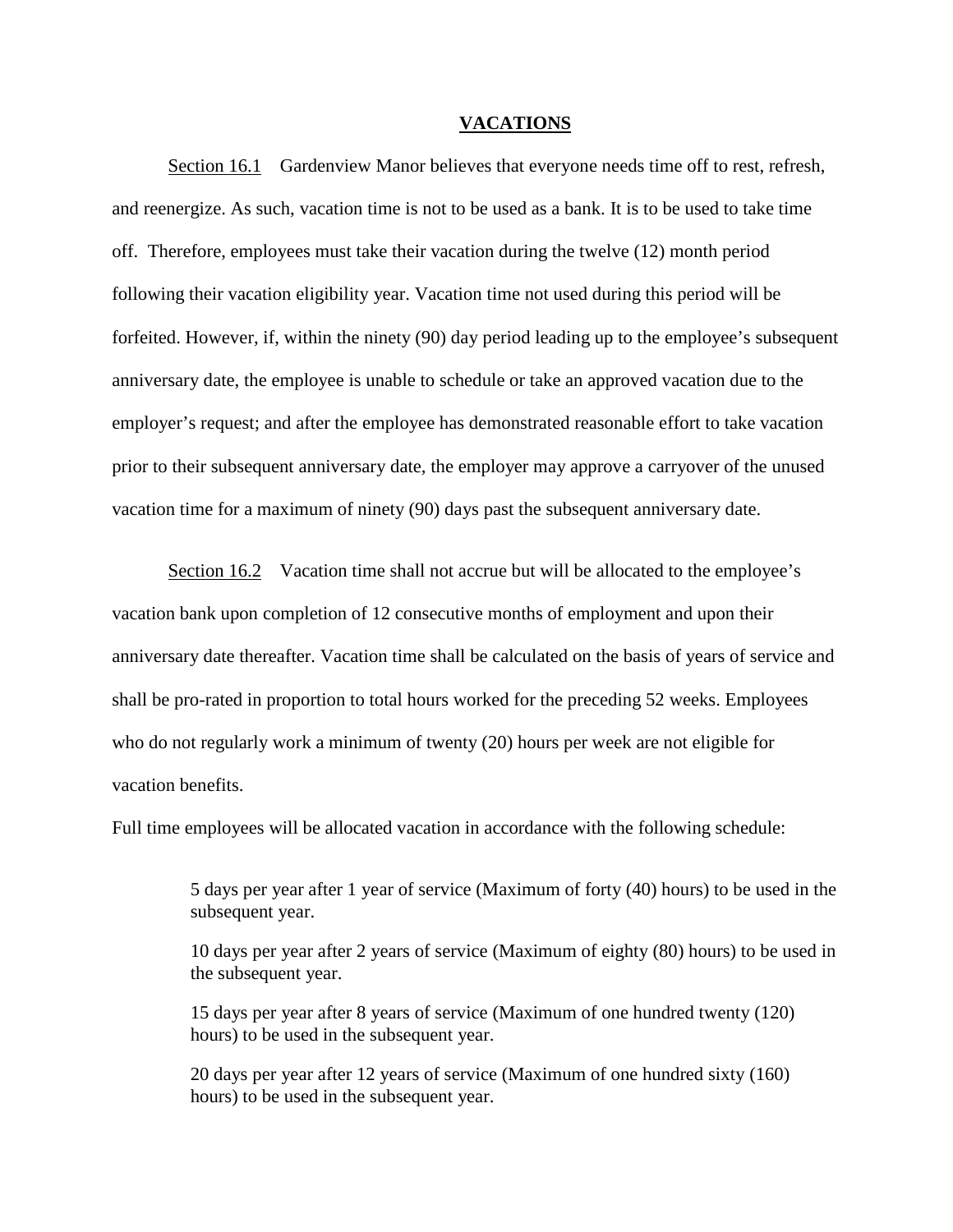All regular full-time and regular part-time employees shall receive vacation pay based on the above schedule, calculated as follows: Each week of vacation will translate to pay equal to the average number of hours worked per week by the eligible employee, measured over the preceding fifty-two (52) weeks. This average shall be calculated as follows: total hours worked in the preceding 52 weeks (up to a maximum of 2080 hours) divided by 52. Employees, however, will not be paid more than 8 hours of pay per vacation day.

Vacation pay will be computed based upon the pay rate received by the employee as of the time the vacation is taken. Employees who regularly work less than twenty (20) hours per week are not entitled to vacation time.

Vacation benefits are to be used within one year of the date earned. Vacation time is scheduled by the Department Head in accordance with section 10.10., "All requests for particular days off shall be made as far in advance as possible, but not later than 21 calendar days prior to the posting of the schedule containing the requested day off. The Employer will attempt to grant such requests by seniority and ability to perform the job required. The employer will attempt to grant such requests by seniority, but the employer shall have the right to limit numbers of employees that take time off in order to maintain proper resident care, as determined in the sole discretion of the employer. All requests shall be in writing by the employees, and copies shall be given to the Administrator or his/her designee. A copy of approval shall be provided to the employee, and cannot be changed except by mutual agreement between the employee and the Administrator or his/her designee".

Casual and PRN employees are not eligible for sick time, vacation, or holidays.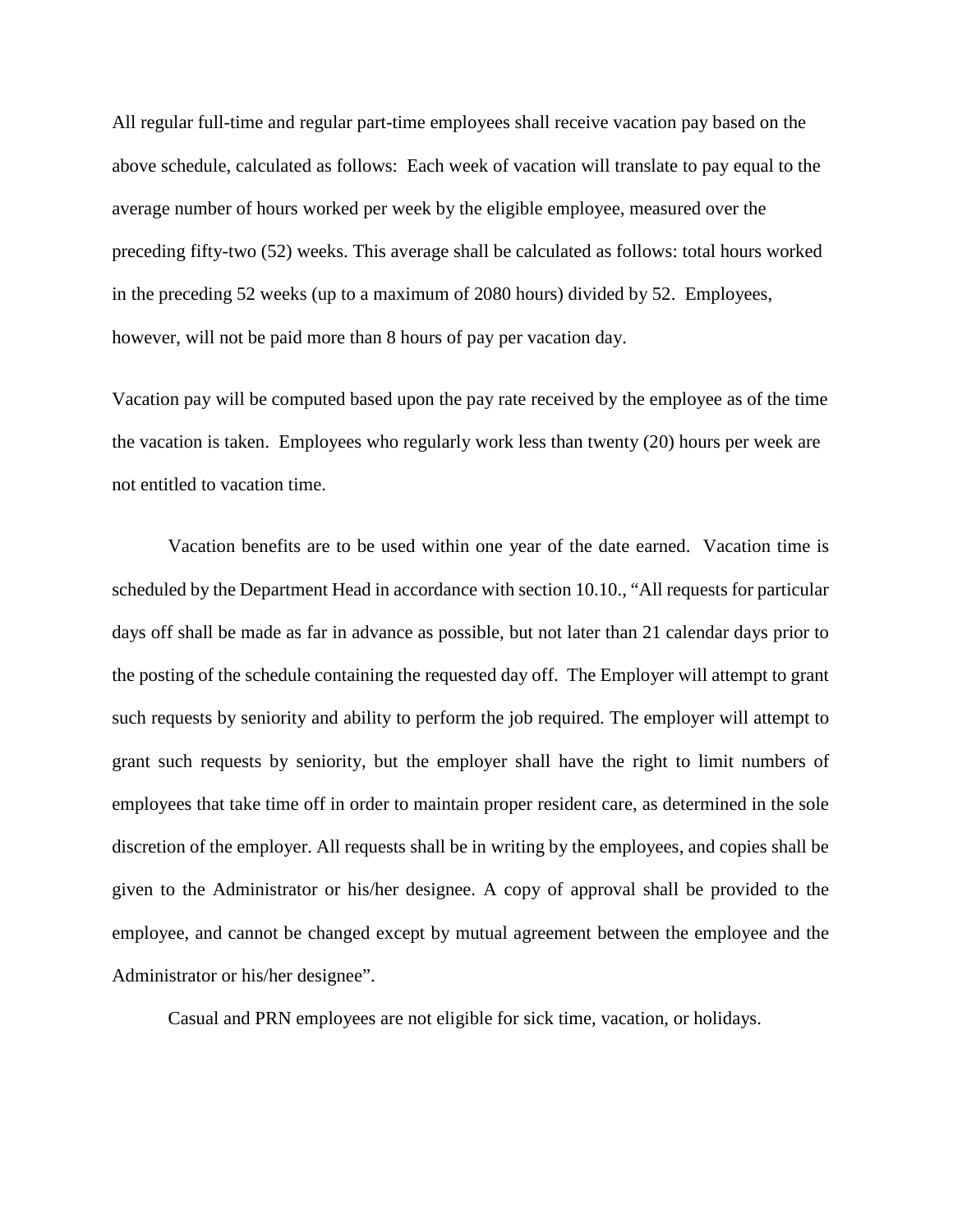## **SICK DAYS**

Section 17.1. All regular full-time employees will receive four (4) days per year of sick pay after 1 year and 5 days of sick pay after 2 years. Unused sick days will accumulate from year to year up to a maximum of thirty (30) days. Sick Pay will start on the  $2<sup>nd</sup>$  day of illness. Parttime employees will be eligible for a prorated amount.

## Total hours worked in the preceding 52 weeks (up to a maximum of 2080 hours)/52

# 5

Employees, however, will not be paid more than 8 hours of pay per sick day. Sick pay hourly rates will be computed based upon the rate received by the employee as of the time the sick day is taken. Employees who regularly work less than twenty (20) hours per week shall not receive paid sick time.

In the event of an extended absence for illness in excess of three consecutive working days the Facility may require written documentation from a physician. Sick pay is intended to be used only for illness or injury, and accordingly will not be paid out upon termination of employment.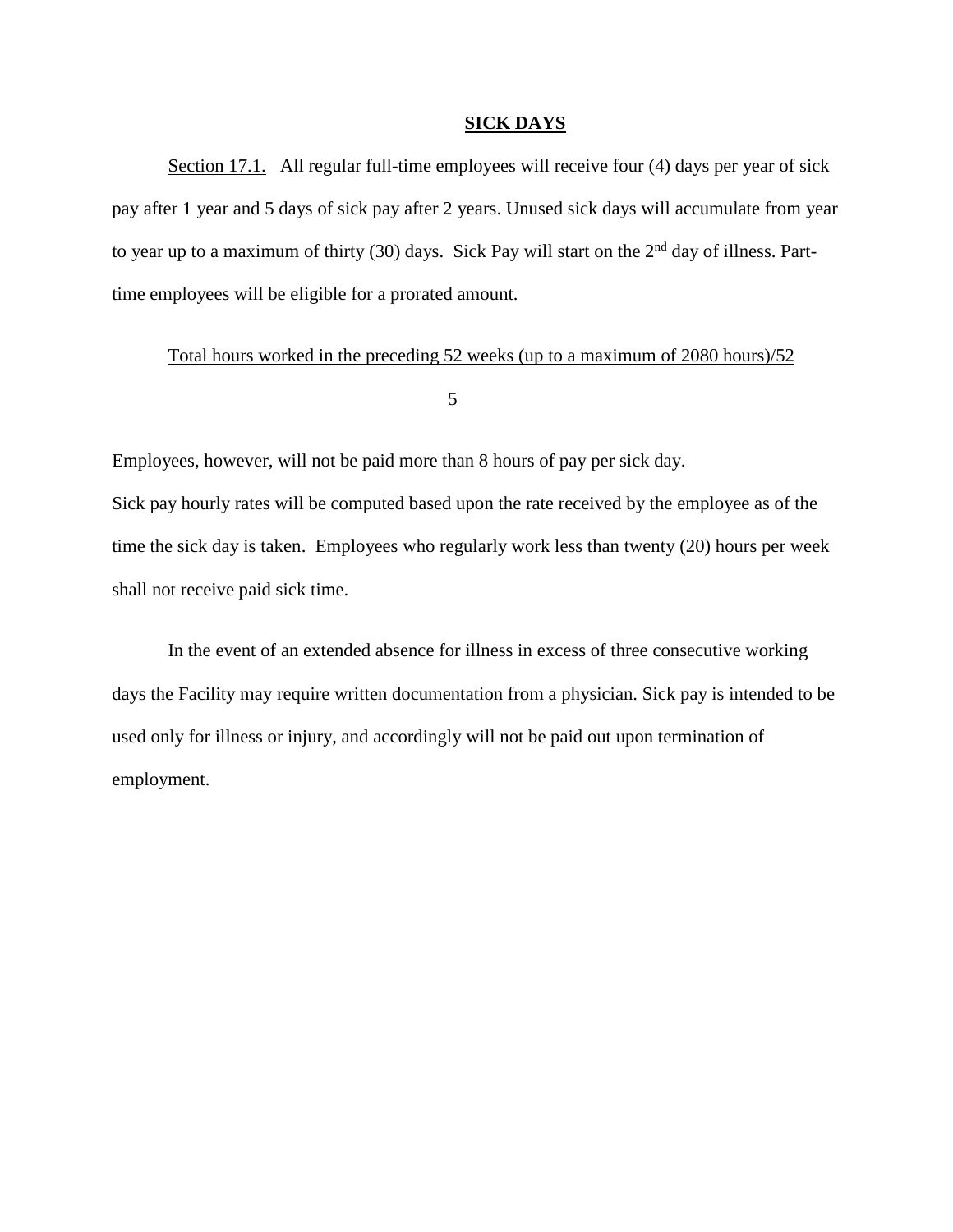# **ARTICLE 18 - WAGES**

Section 18.1. All non-probationary Employees shall receive increases in line with the schedule below.

- 1. Effective October  $1<sup>st</sup>$ , 2020 employees shall receive a Twenty cent (\$0.20) per hour increase.
- 2. Effective October  $1<sup>st</sup>$ , 2021 employees shall receive a thirty cent (\$0.30) per hour increase.
- 3. Effective October  $1<sup>st</sup>$ , 2022 employees shall receive a forty-five cent (\$0.45) per hour increase.

Section 18.2. When necessary to be in line with the Illinois mandated wage scale, employees shall receive increases on January  $1<sup>st</sup>$  of each year.

Section 18.5. Additional awards. The Center may provide employees with additional awards in compensation for excellent performance with advance notice to the Union. The union may request a meeting to discuss, however such meeting will not delay the implementation. This could include, but is not limited to, perfect attendance, lead person incentive, cash bonuses, gift cards, recognition awards.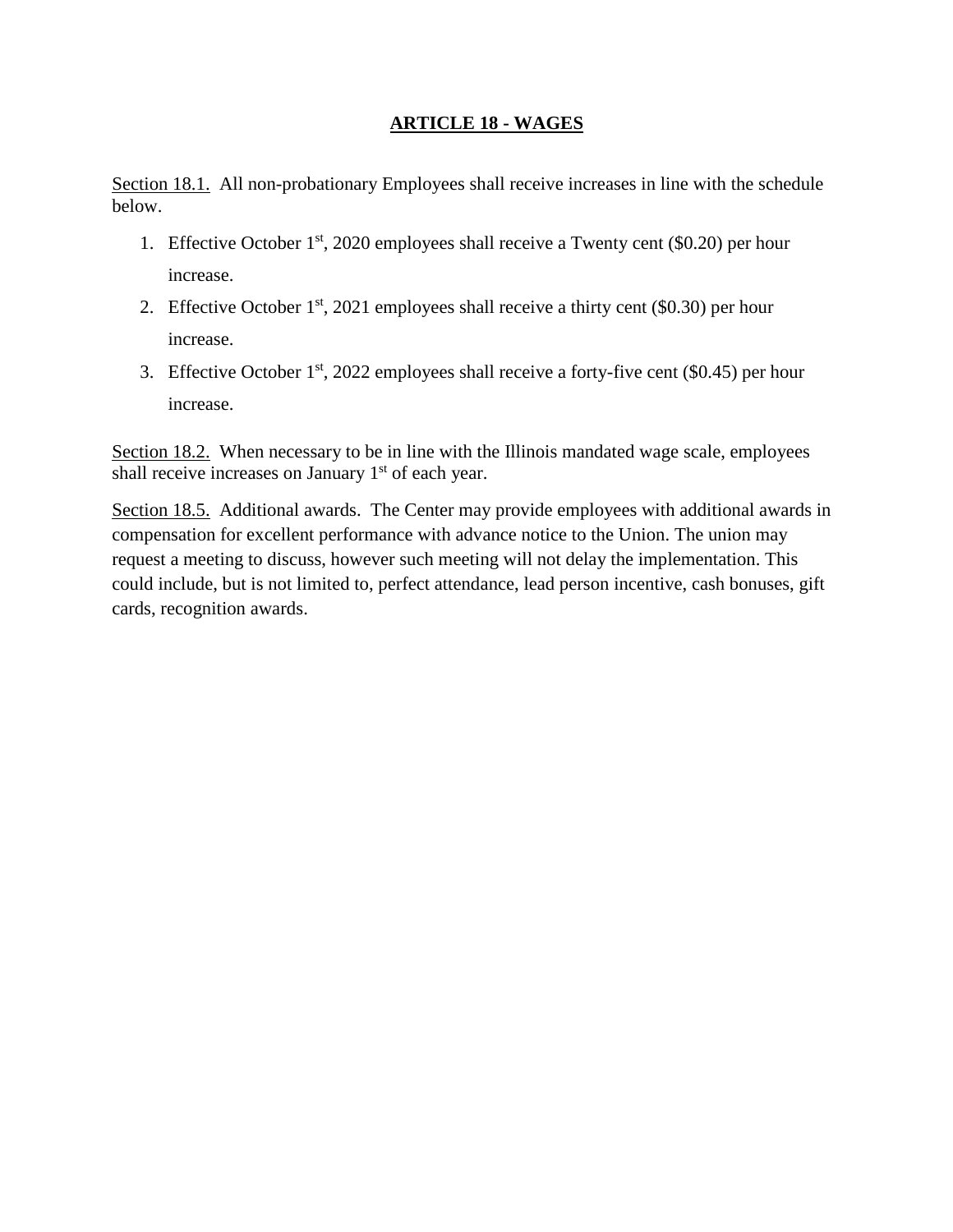## **ARTICLE 19 - MISCELLANEOUS**

Section 19.1 - Individual Agreements. No individual agreement between an employee, including a regular or other employee and the Center, or between such an employee and other employees or department heads or supervisors at the Center's facility, which is in violation and conflicts with an express and specific provision of this Agreement shall be permitted. Such an agreement shall be considered a violation and shall not be binding on either of the parties to this Agreement.

Section 19.2 - Right of Inspection. The Center reserves the right to open and inspect lockers, parcels, and handbags carried into or out of the Center when it is considered necessary. The examination of lockers, parcels, and handbags will be done in the employee's presence and one (1) witness and only with the approval of the Administrator or appointed designee. The Center reserves the right to institute video surveillance mechanisms at any time and in any area (except any area where employees have a reasonable expectation of privacy).

Section 19.3 - Conformity to Law & Severability. This Agreement shall be subject to and subordinated to any applicable present and future Federal laws, State laws, and/or governing regulations. The invalidity of any provision(s) of this Agreement by reason of any such existing or future law or regulation shall not affect the validity of the surviving provisions of this agreement. In the event of a determination pursuant to this Section occurs, the parties hereto will meet within thirty (30) days of such determination and attempt to negotiate a lawful alternative to the affected provision.

Section 19.4 - Entire Agreement - Clear and Unmistakable Waiver of Right to Bargain. This written Agreement constitutes the entire Agreement between the Center and the Union,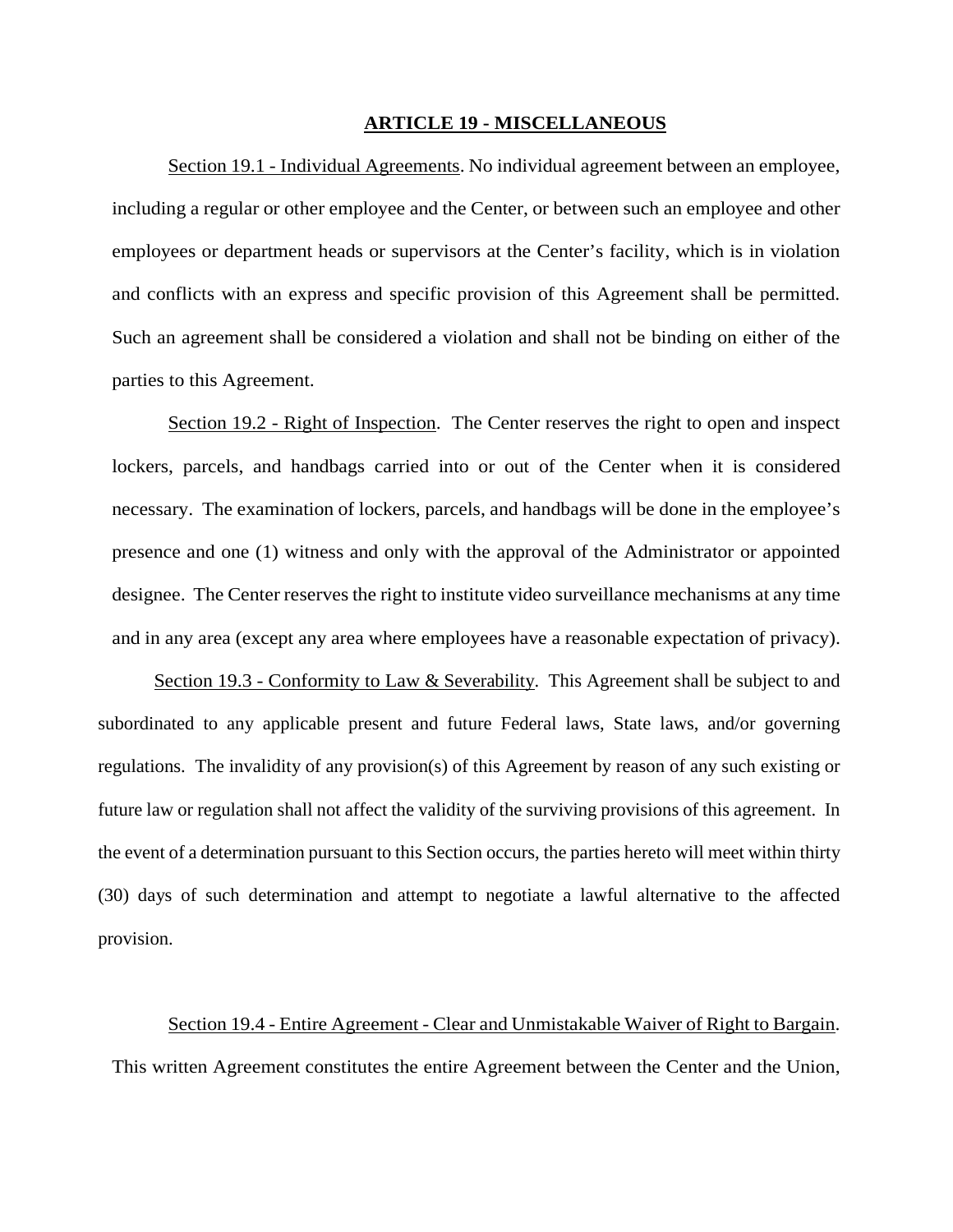and supersedes and replaces any and all obligations, practices, understandings, and agreements, whether written or oral, or expressed or implied between or concerning the employees and the Center. Any amendment, modifications, or addition must be reduced to writing, and duly executed by the parties to be effective. This is the complete agreement providing all benefits to which any employee may be entitled, and it is expressly understood and agreed that the Center has no obligation to any employee or employees other than those specifically provided herein.

The parties acknowledge that during the negotiation which resulted in this Agreement, each had the unlimited right and opportunity to make demands and proposals with respect to any subject or matter not removed by law from the area of collective bargaining, and that the understanding and agreements arrived at by the parties after and exercise of that right and opportunity are set forth in the Agreement.

Therefore, the Company and the Union, for the term of this Agreement, each voluntarily, unqualifiedly, clearly and unmistakably waives the right, and each agrees that the other shall not be obligated to bargain collectively with respect to any subject or matter referred to or covered in this Agreement, or with respect to any subject matter not referred to or covered in this Agreement even though such subjects or matters may not have been within the knowledge or contemplation for either or both of the parties at the time that they negotiated or signed this Agreement. Nothing in this Section shall be construed to prevent the Parties from making any changes in the Agreement which are mutually agreeable to the Parties at any time during the tenure of this Agreement.

Section 19.5 - Amendments. Any modification or supplement to this Agreement to be effective must be reduced to writing and executed by proper representatives of each party.